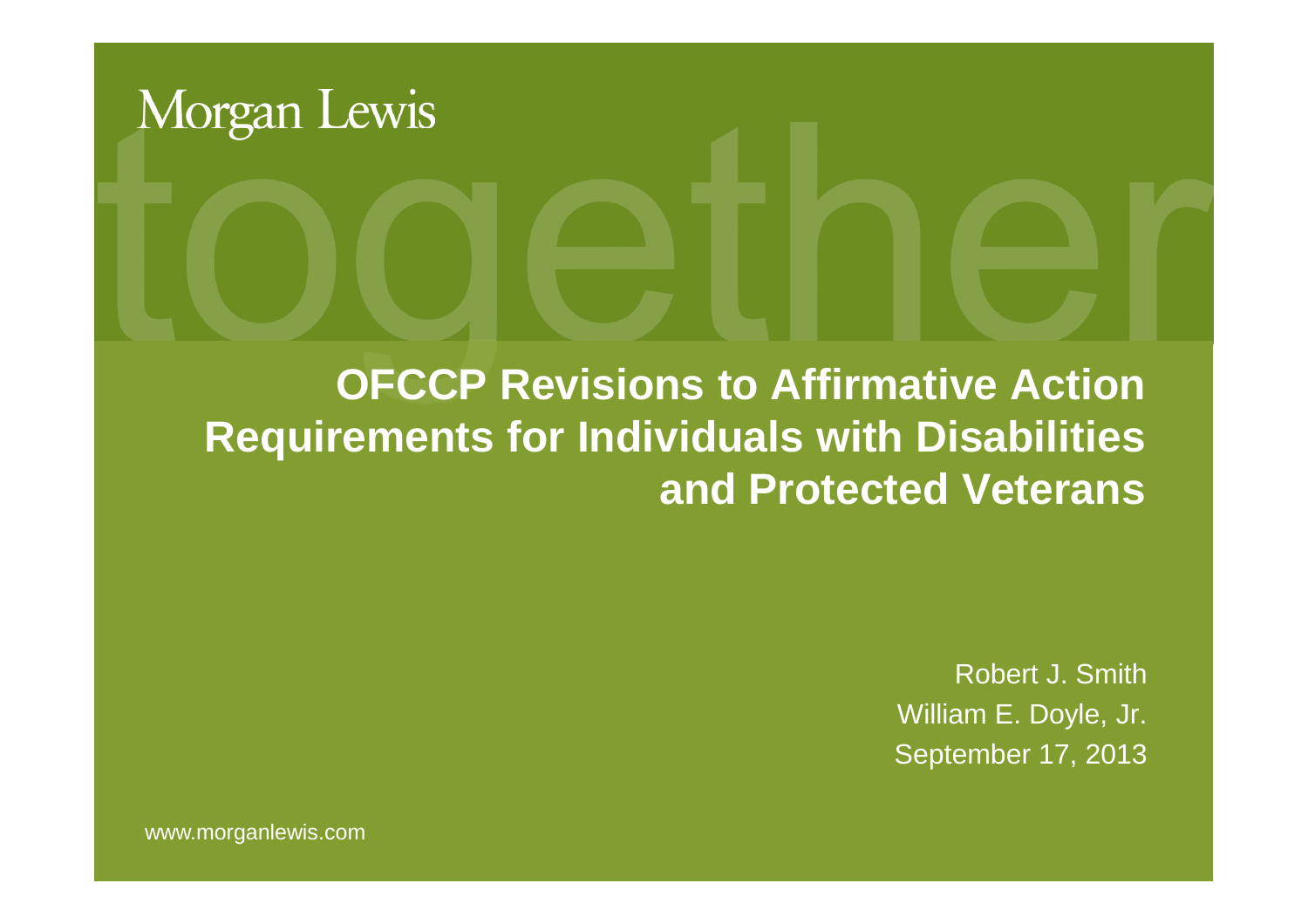

- Review each significant new AAP requirement
- Discuss practical steps to implement those requirements
- Address questions related to particular requirements

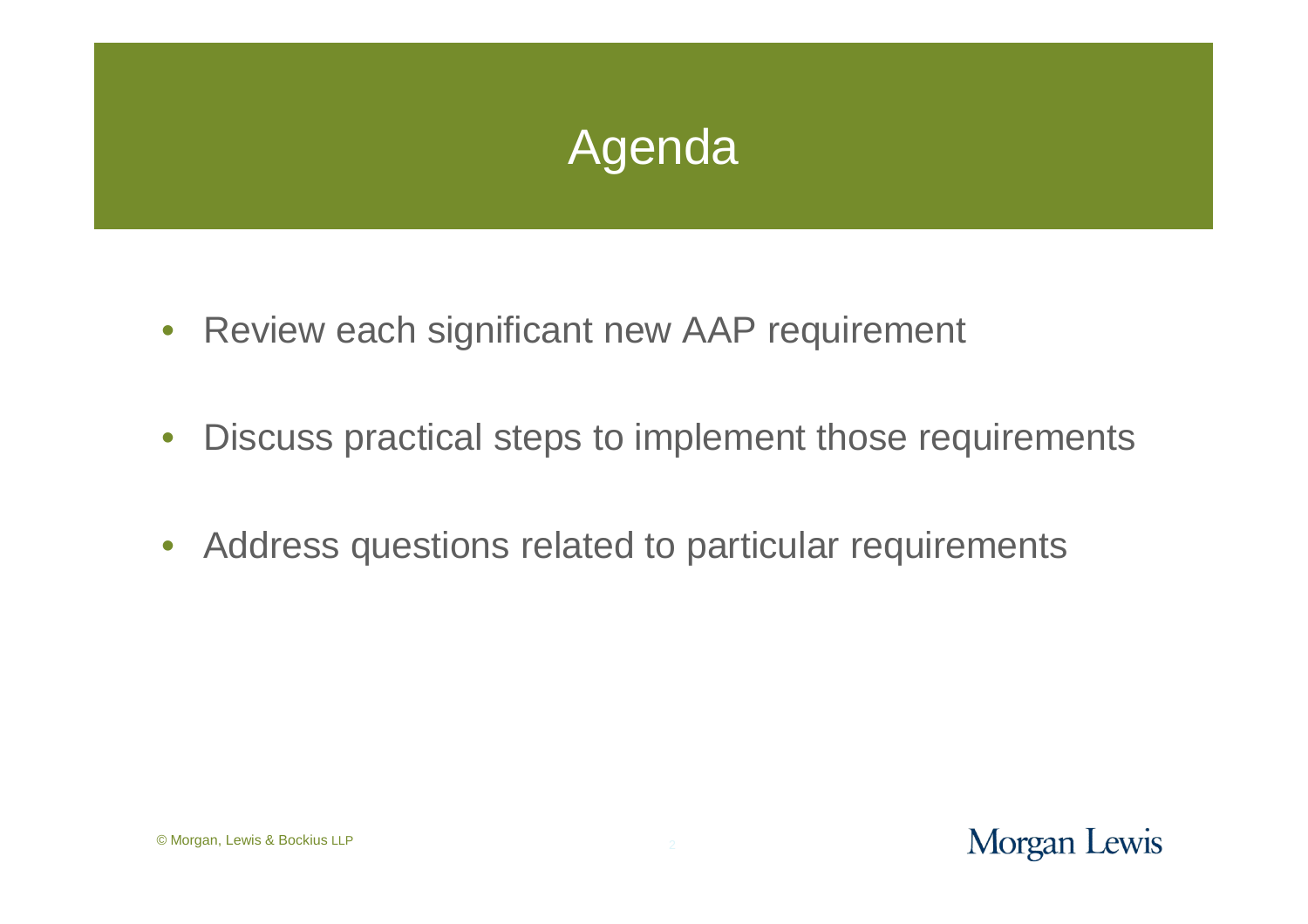### Effective Date

- 180 days from publication in the Federal Register
- Most burdensome new AAP requirements OFCCP provides a "grace period" based on the renewal date of a contractor's AAP in place as of the effective date
	- For employers with calendar-year AAPs, obligations do not become effective until Jan. 2015
	- Another example: For a contractor with an Oct.-Sept. AAP year, obligations would become effective starting Oct. 1, 2014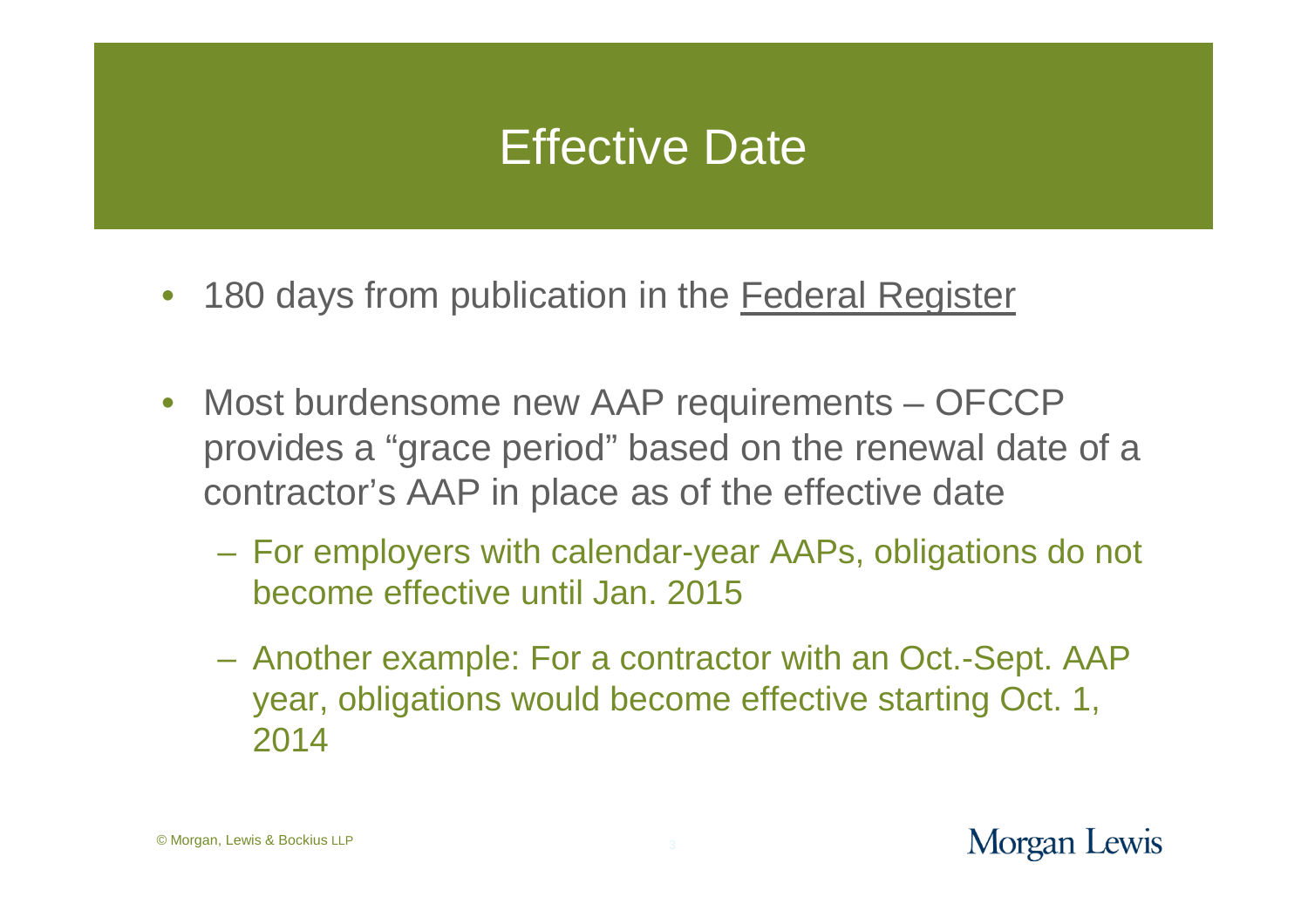### New Conventions and Definitions

- Individuals with Disabilities (IWDs)
	- New regulatory definitions to conform to the ADAAA of 2008
- Protected Veterans (PVs)
	- General term that includes all covered veteran categories:
		- *Armed Forces Service Medal veterans*
		- *Disabled veterans*
		- *Recently separated veterans*
- *Other protected veterans are now "active duty or wartime* © Morgan, Lewis & Bockius LLP *campaign badge veterans"* Morgan Lewis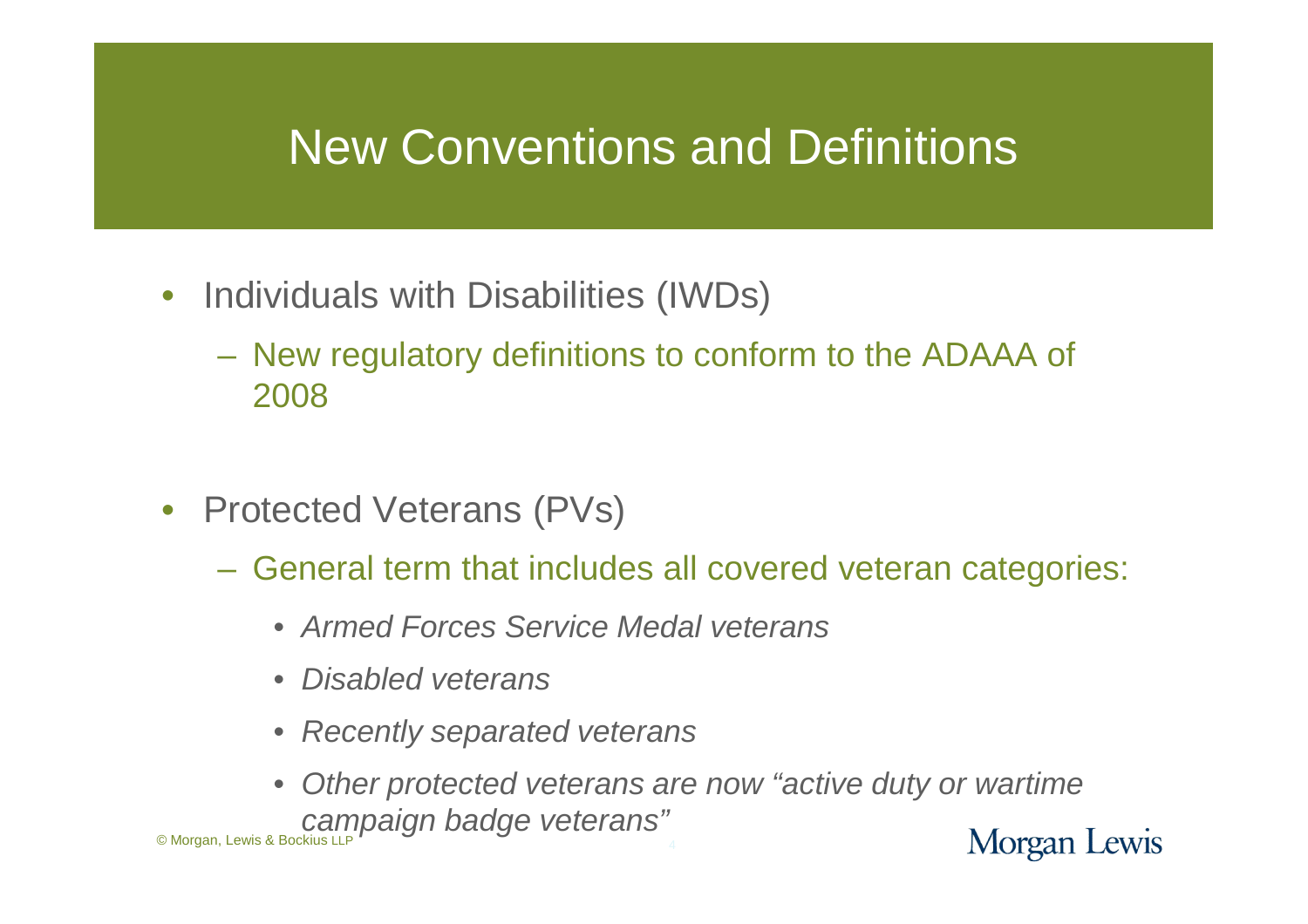### New AAP Requirements

- 1. Subcontractor flow-down clause
- 2. Solicit voluntary self-identification (pre- and postoffer/ postemployment)

- 3. Applicant process revisions and data review
- 4. Utilization goals for IWDs by AAP job group
- 5. Hiring Benchmarks for PVs for contractor AAP workforce
- 6. Expanded "good-faith" outreach efforts
- 7. Review of personnel practices
- 8. Review of job-related qualifications
- 9. Training
- **10. Recordkeeping and annual assessments**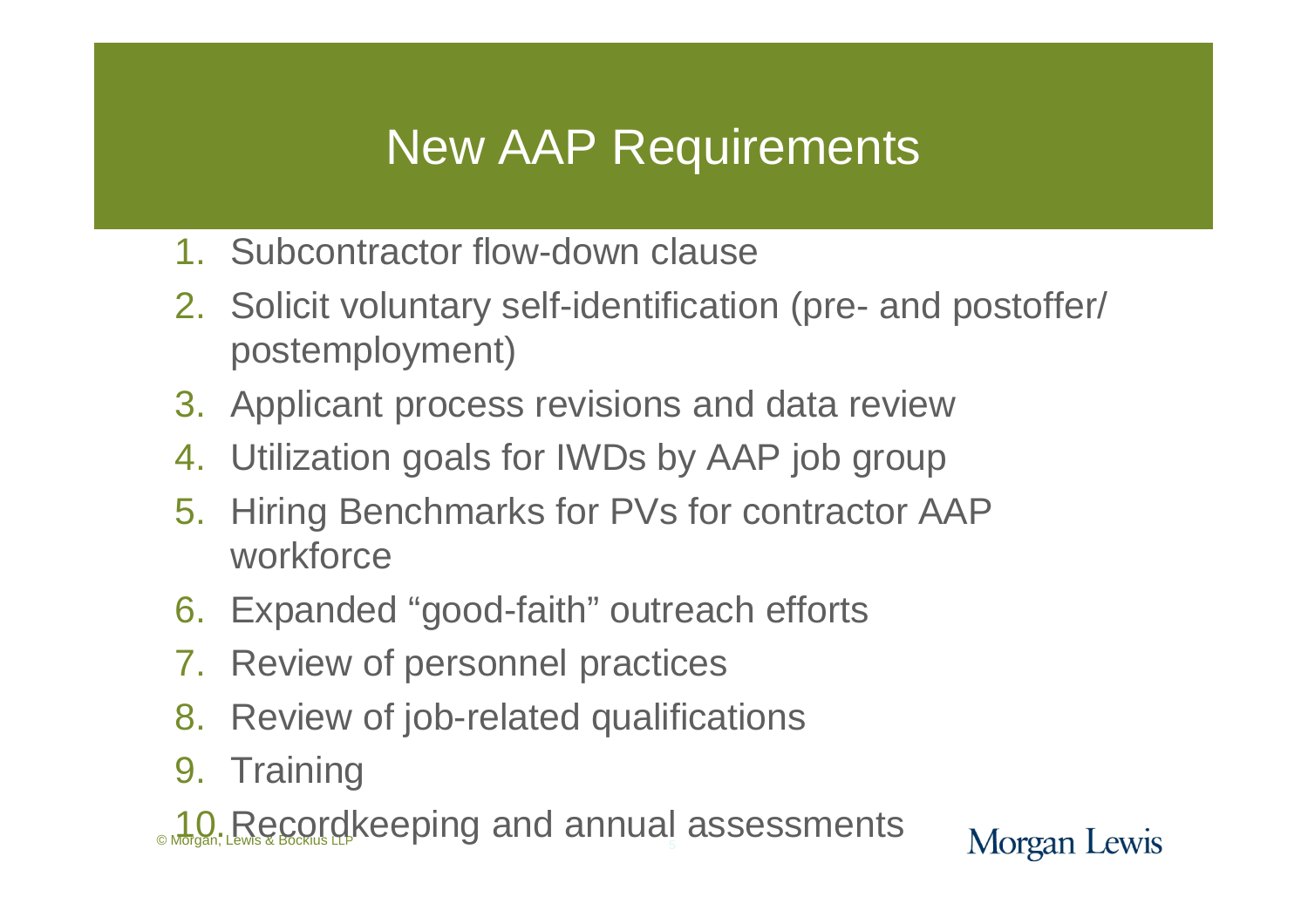### Proposed Regulations Not Adopted in Final **Regulations**

- Requirement to keep records for five years
- Removed requirements that would have required contractors to keep separate files for IWDs and PVs covering every time they applied for promotion or training
- Requirement to consider IWD and PV employees for every job opening they qualified for even if they didn't apply
- Requirement to sign linkage agreements with state unemployment agencies to refer IWDs and PVs for jobs
- Requirement that contractors perform a state by state statistical analysis to identify and track the most effective referral sources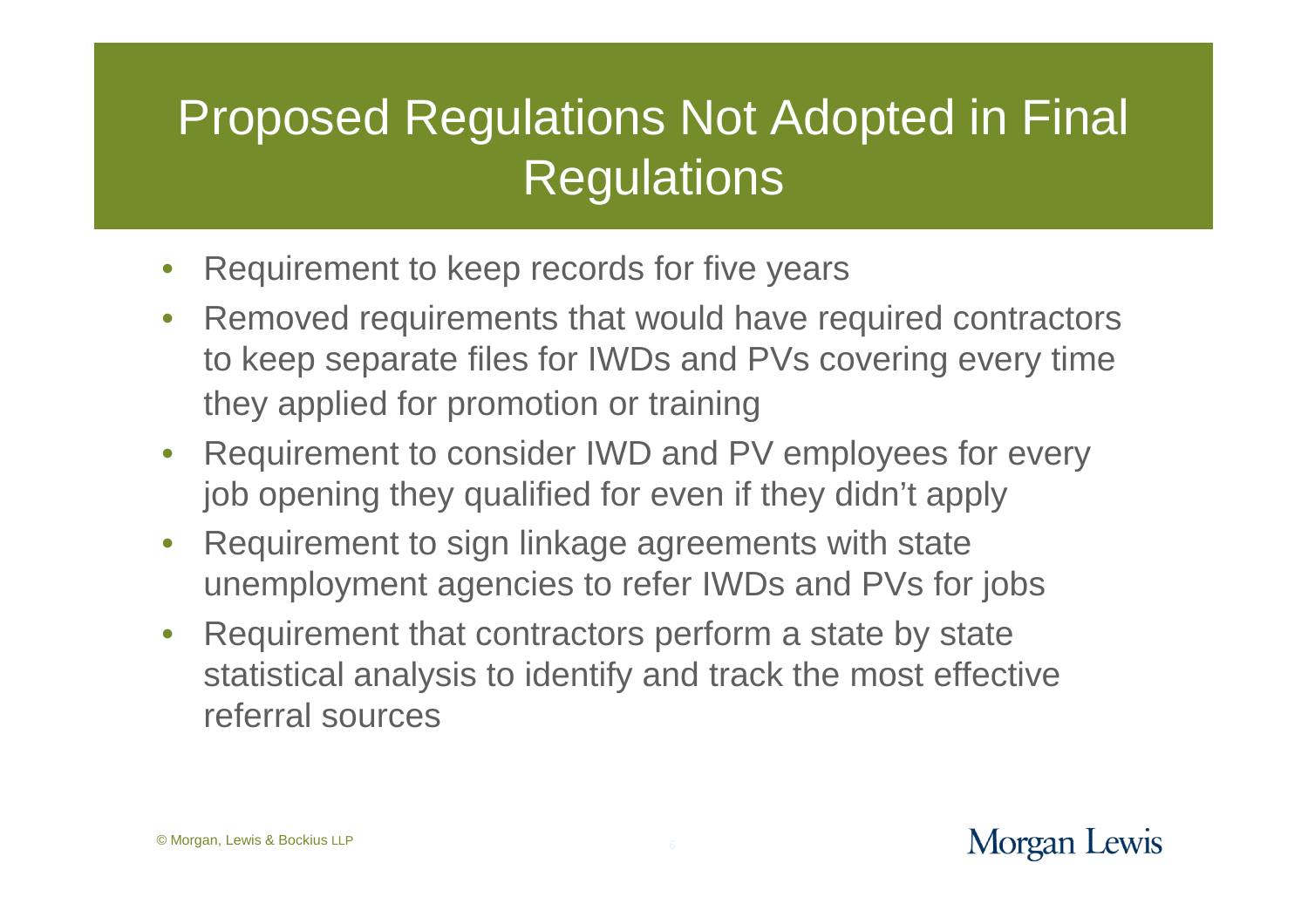### Subcontractor Flow-Down Clauses

- Mandatory new text for subcontractor flow-down clause:
	- "This contractor and subcontractor shall abide by the requirements of 41 CFR 60-300.5(a) and 41 CFR 741.5(a). These regulations prohibit discrimination against qualified individuals on the basis of protected veteran status and disability, and require affirmative action by covered prime contractors and subcontractors to employ and advance in employment qualified individuals with disabilities."
- Address through new contracts after effective date; no need to revise existing contracts
	- During audits, OFCCP will ask for several examples of subcontracts with the new clauses

© Morgan, Lewis & Bockius LLP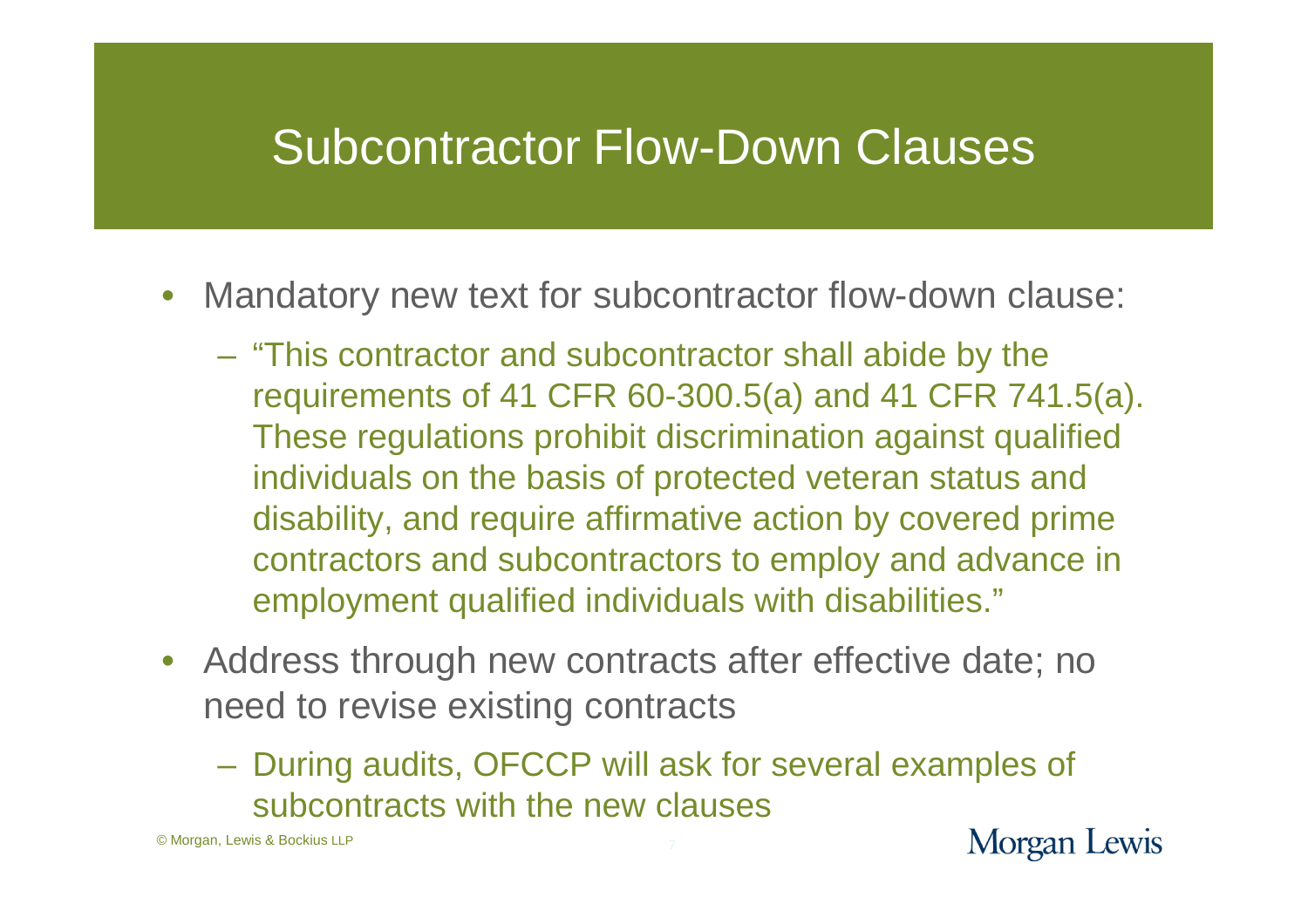### Subcontractor Flow-Down Suggested Text

• Federal Contractor Requirements: "This order/contract is subject to the requirements of 41 CFR 60-1.4 and 29 CFR part 471, Appendix A to Subpart A, which are incorporated into this order/contract by reference, **as applicable**. In addition, this order/contract is subject to the requirements of 41 CFR 60-300.5(a) and 41 CFR 60- 741.5(a), which are incorporated herein by reference, as applicable. The latter two regulations prohibit discrimination against qualified individuals on the basis of protected veteran status and disability and require affirmative action to employ and advance in employment protected veterans and qualified individuals with disabilities."

© Morgan, Lewis & Bockius LLP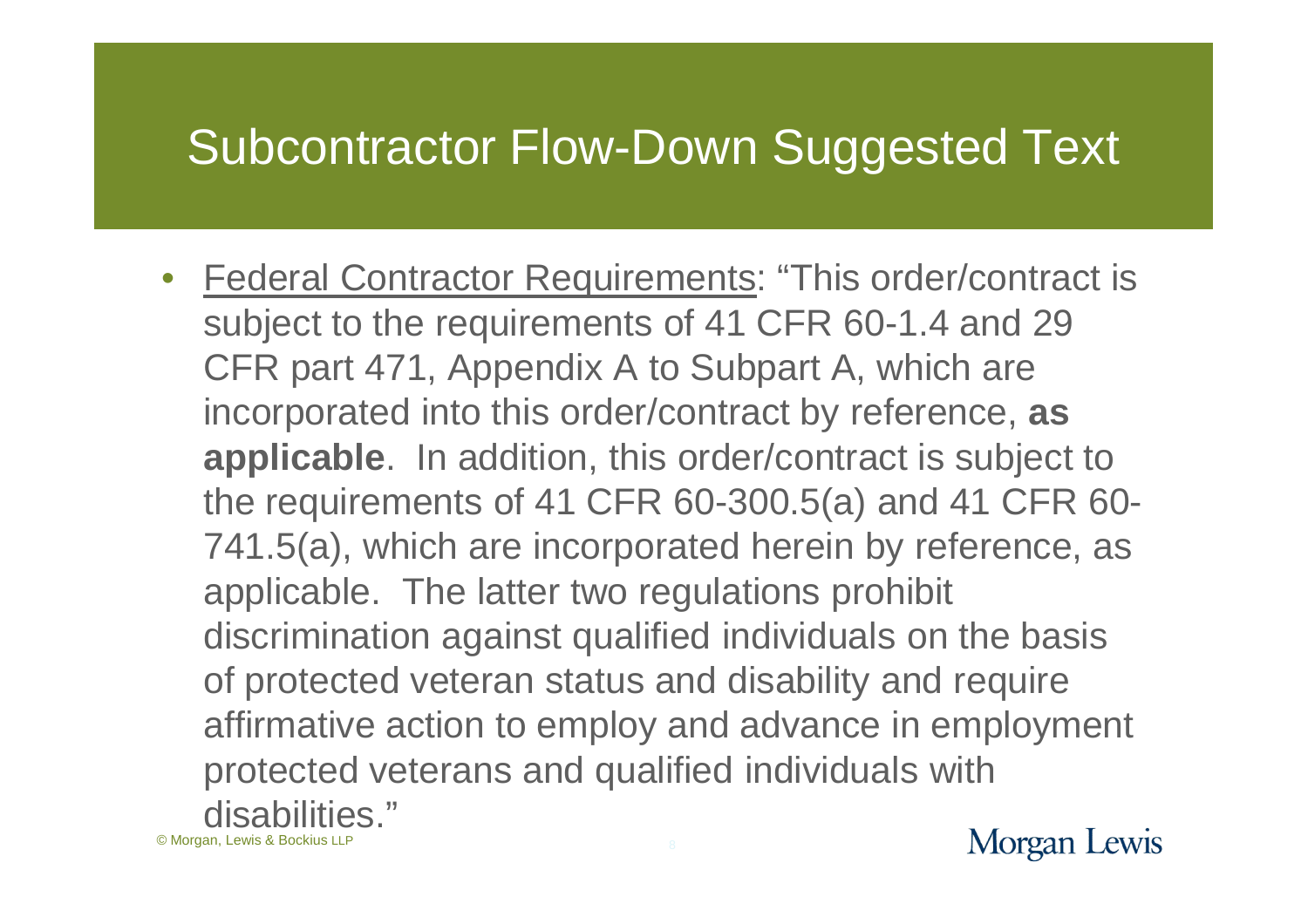### Subcontractor Flow-Down

- "As applicable" appears to be permissible and effective. *See OFCCP v. O'Melveny & Myers*, ARB No. 12-014, slip op. at 7 (Aug. 30, 2013):
	- "[W]e agree with O'Melveny's understanding of the Contract's incorporation language: the fact that the laws or their implementing regulations are incorporated into the DOE contract by reference merely signifies that *should* **any of the cited laws or regulations be applicable, the parties agree to their adherence**." (Emphasis added.)
- Allows for inclusion as a standard term in all contracts without suggesting that the clause is applicable or effective.

© Morgan, Lewis & Bockius LLP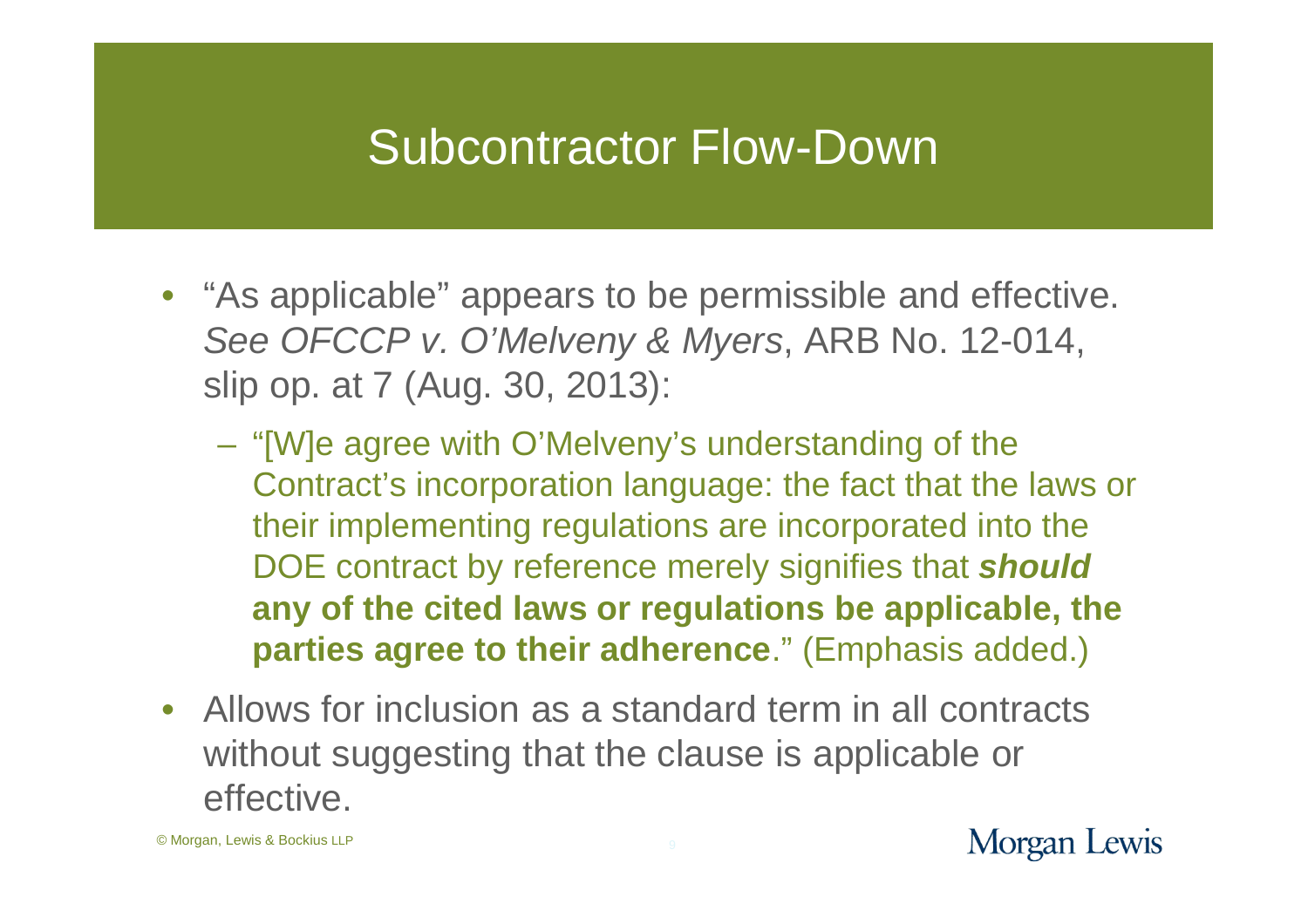## Voluntary Identification Solicitation Requirements

- Preoffer Applicant Stage: IWDs and PVs
	- "Internet Applicant" definition applies
	- Solicitation when applicant applies or is considered
	- Solicitation of general category of PVs
- Postoffer Stage: IWDs and PVs
	- Solicitation of specific veterans categories (suggested form in Appendix B of VEVRAA regulations)
- Employees: IWDs
	- First year of compliance requirement/contractor coverage
	- Five-year intervals thereafter
- © Morgan, Lewis & Bockius LLP Must use OFCCP's form for IWDs (not yet published)

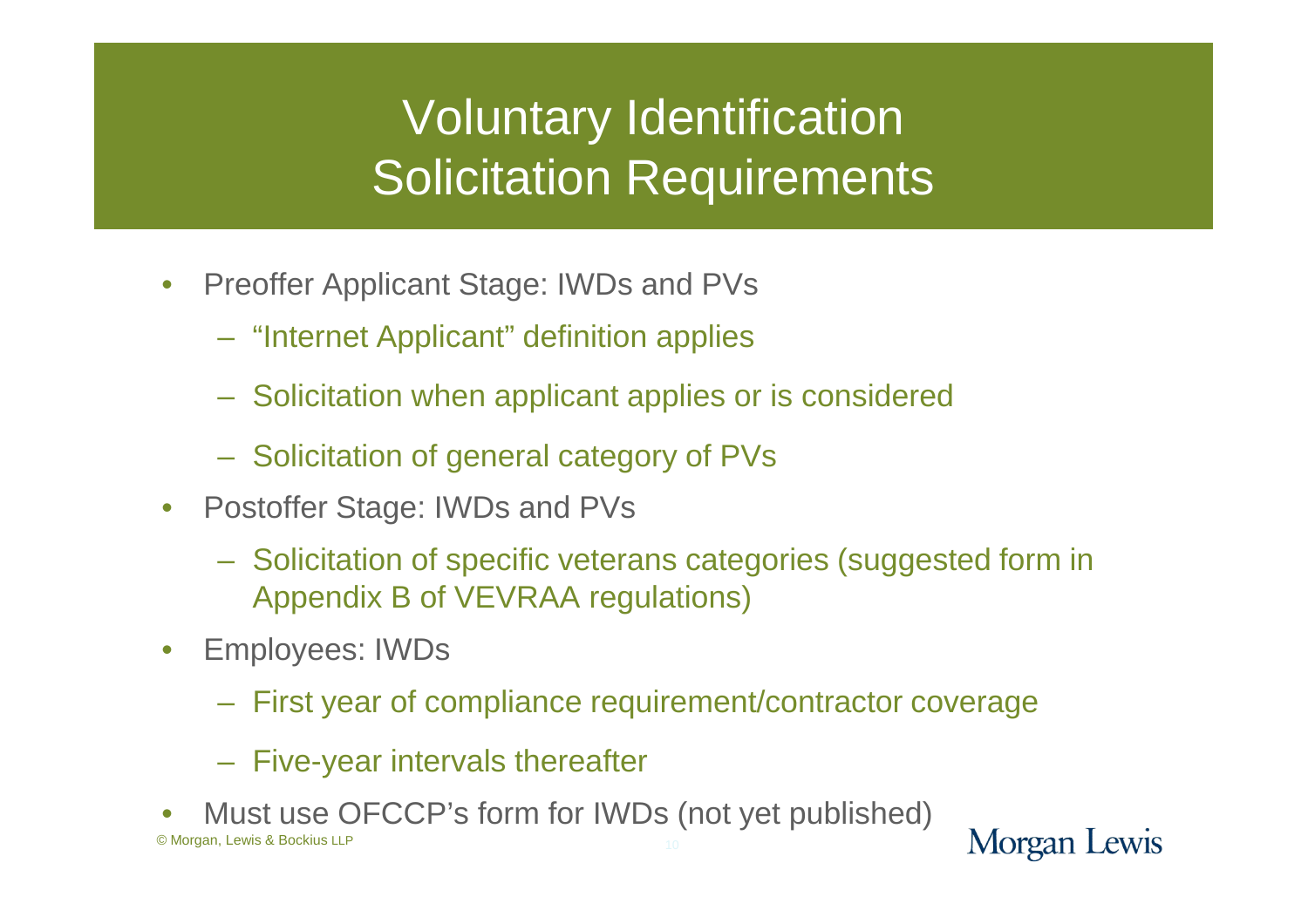### Do PreOffer Solicitation Requirements Violate the ADA?

- An EEOC informal discussion letter asserts that the preoffer solicitation requirement does not require employers to violate the ADA prohibition on preemployment inquiries:
	- "Because complying with a DOL rule requiring contractors to invite voluntary pre-offer identification would allow applicants to self-identify for purposes of benefiting from potential affirmative action in a hiring decision, the contractor's invitation for this purpose would not violate the ADA."
- Employers should opt for "consideration" trigger
- What about exposure to individual ADA claims from unsuccessful applicants?

© Morgan, Lewis & Bockius LLP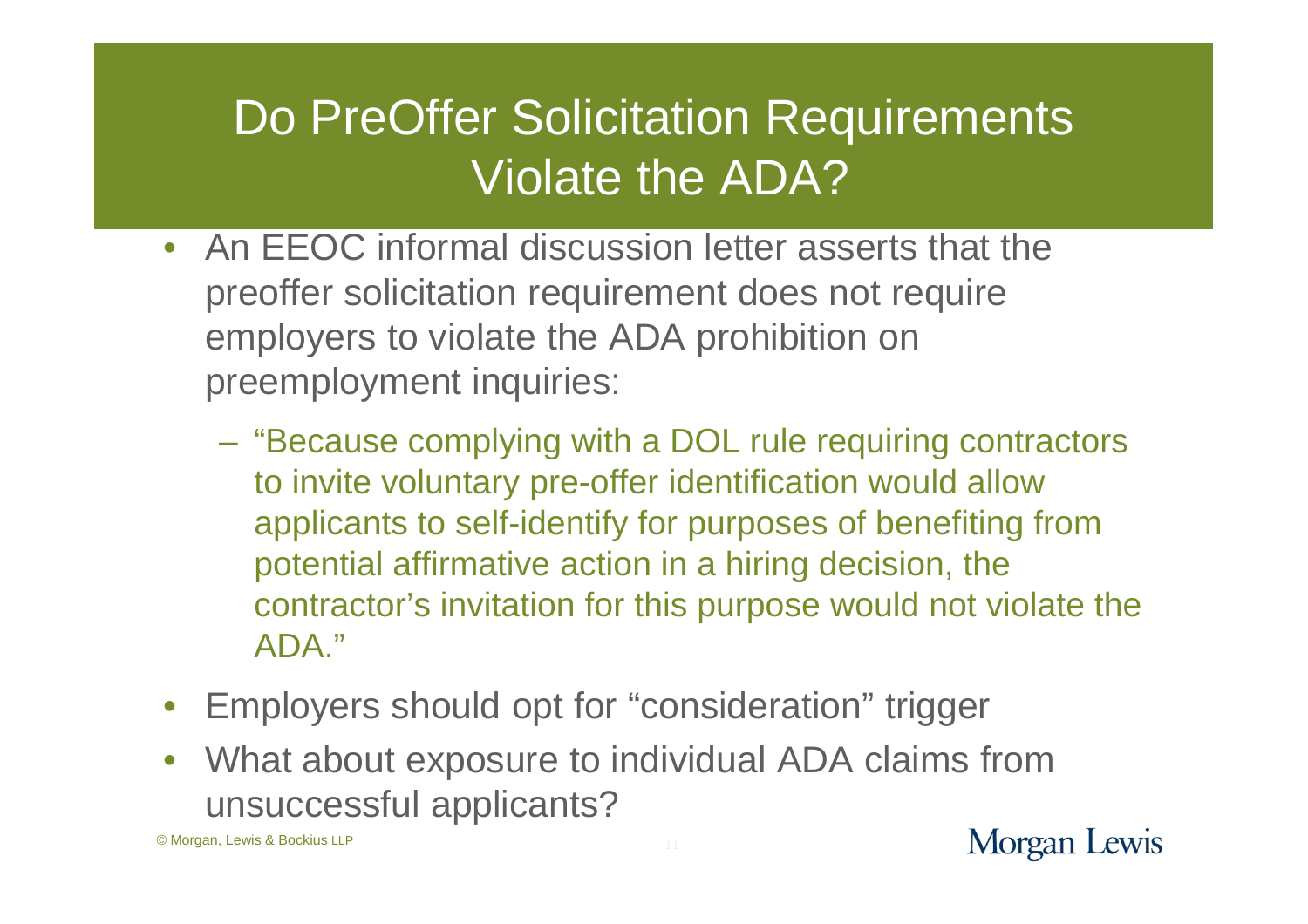### Implementing Solicitation Requirements

- Work with ATS vendors to modify existing selfidentification screens to include OFCCP text
	- May need to revise the OFCCP's text slightly, but be cautious
- Changes to internal systems to solicit from employees
- Consider procedures and forms for solicitation of employees who do not have access to electronic media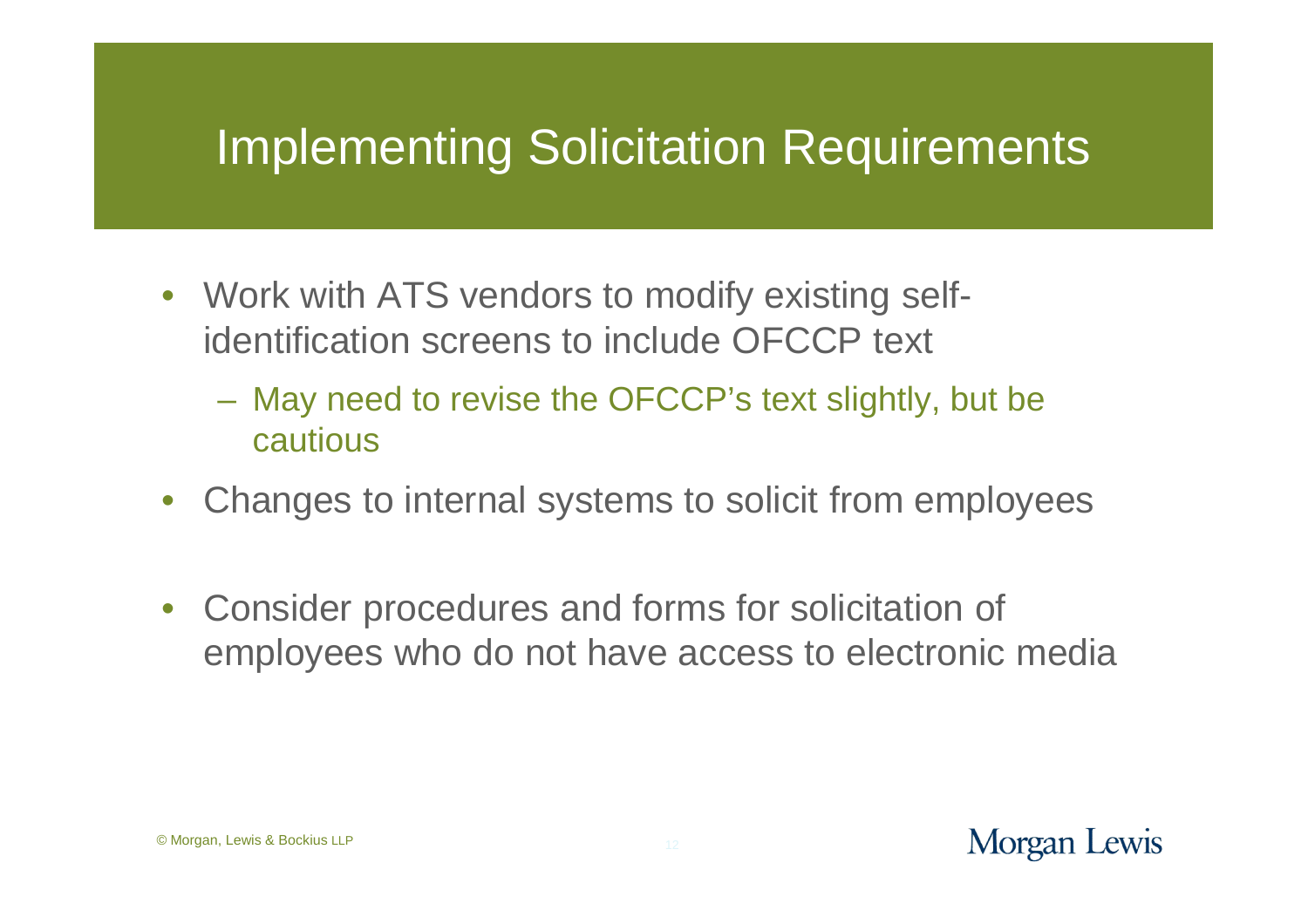### Applicant Data Analysis

### 60-300.44(k)(1)-(5); 60-741.44(k)(1)-(5)

- Unspecified annual analysis across entire workforce (not by AAP job group or job title) of:
	- (1) total number of voluntarily self-identified or "known" IWDs and PVs
	- (2) total number of (i) job openings and (ii) jobs filled
	- (3) total number of applicants for all jobs
	- (4) total number of IWDs and PVs hired
	- (5) total number of applicants hired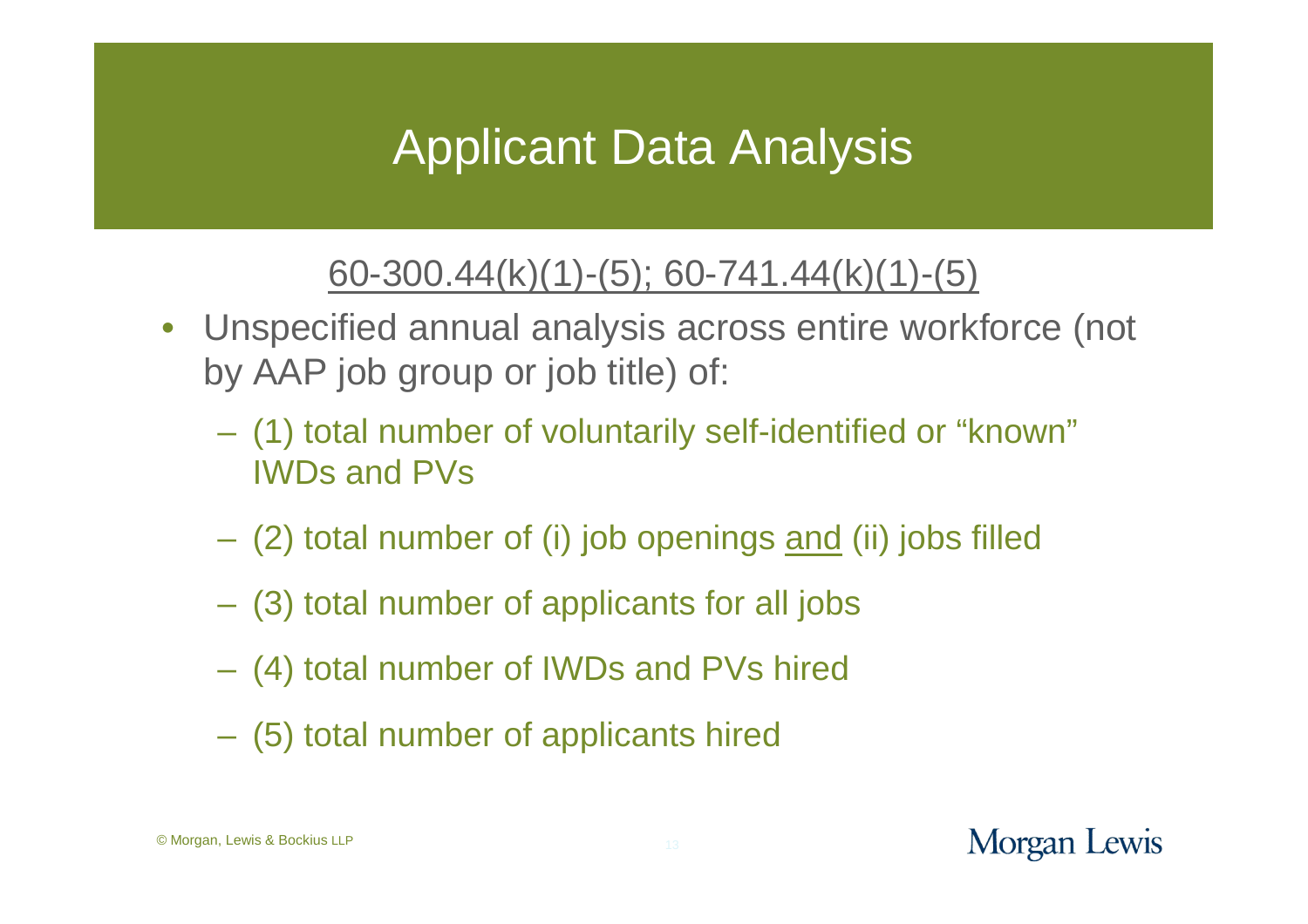### Applicant Data Analysis

#### 60-300.44(k)(1)-(5); 60-741.44(k)(1)-(5)

- OFCCP asserts that it will not conduct adverse impact analyses or allege discrimination based solely on analysis of applicant and hire data
- Data need not be included in the AAP version that is available to employees for inspection upon request

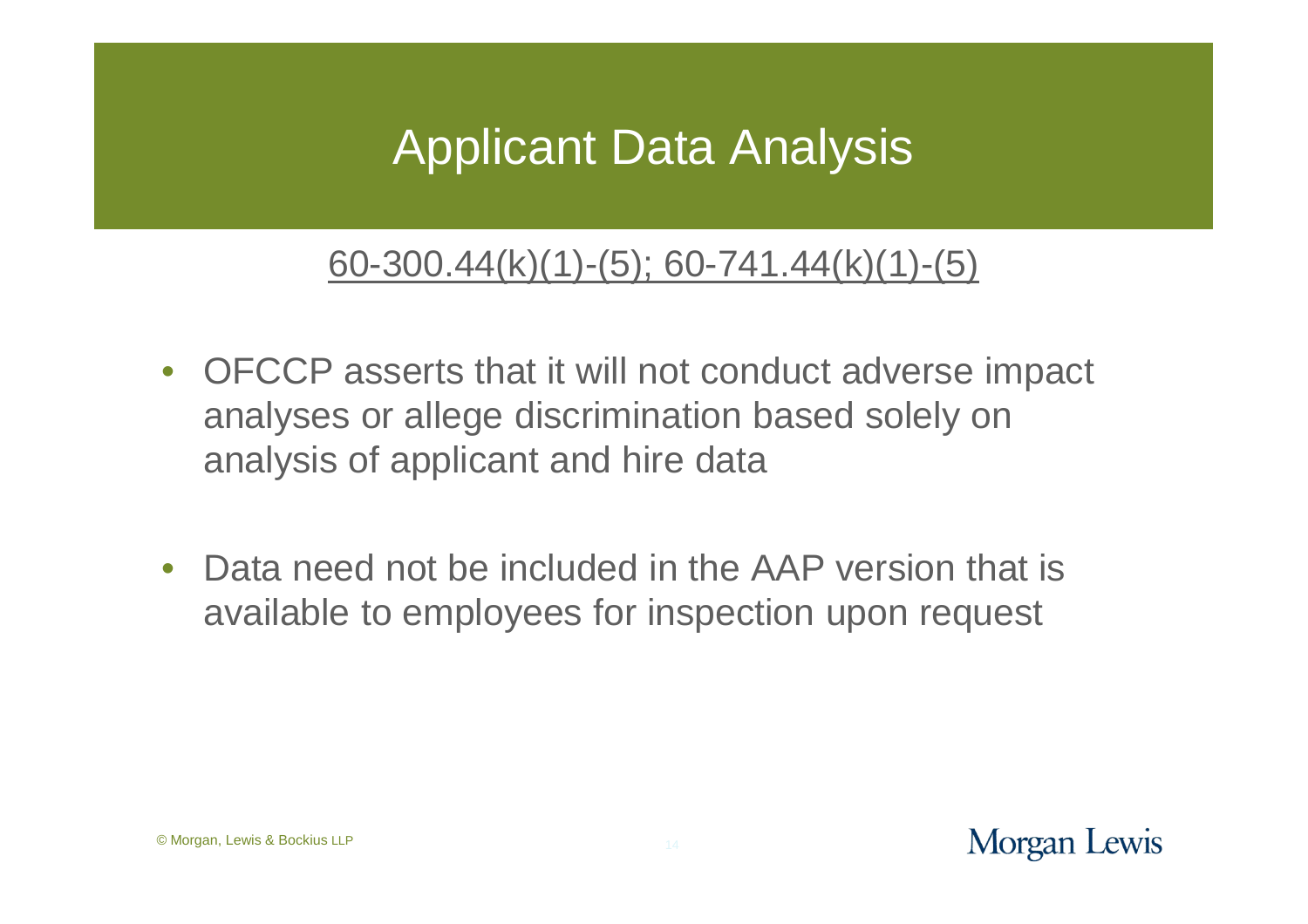### Applicant Data Analysis

- Despite OFCCP's assertion, the data analysis could be used in private litigation or EEOC enforcement actions
- Consider conducting privileged risk assessments of the applicant data
	- Determine disparity trends that could be used to support discrimination claims
	- Manage claim/litigation risk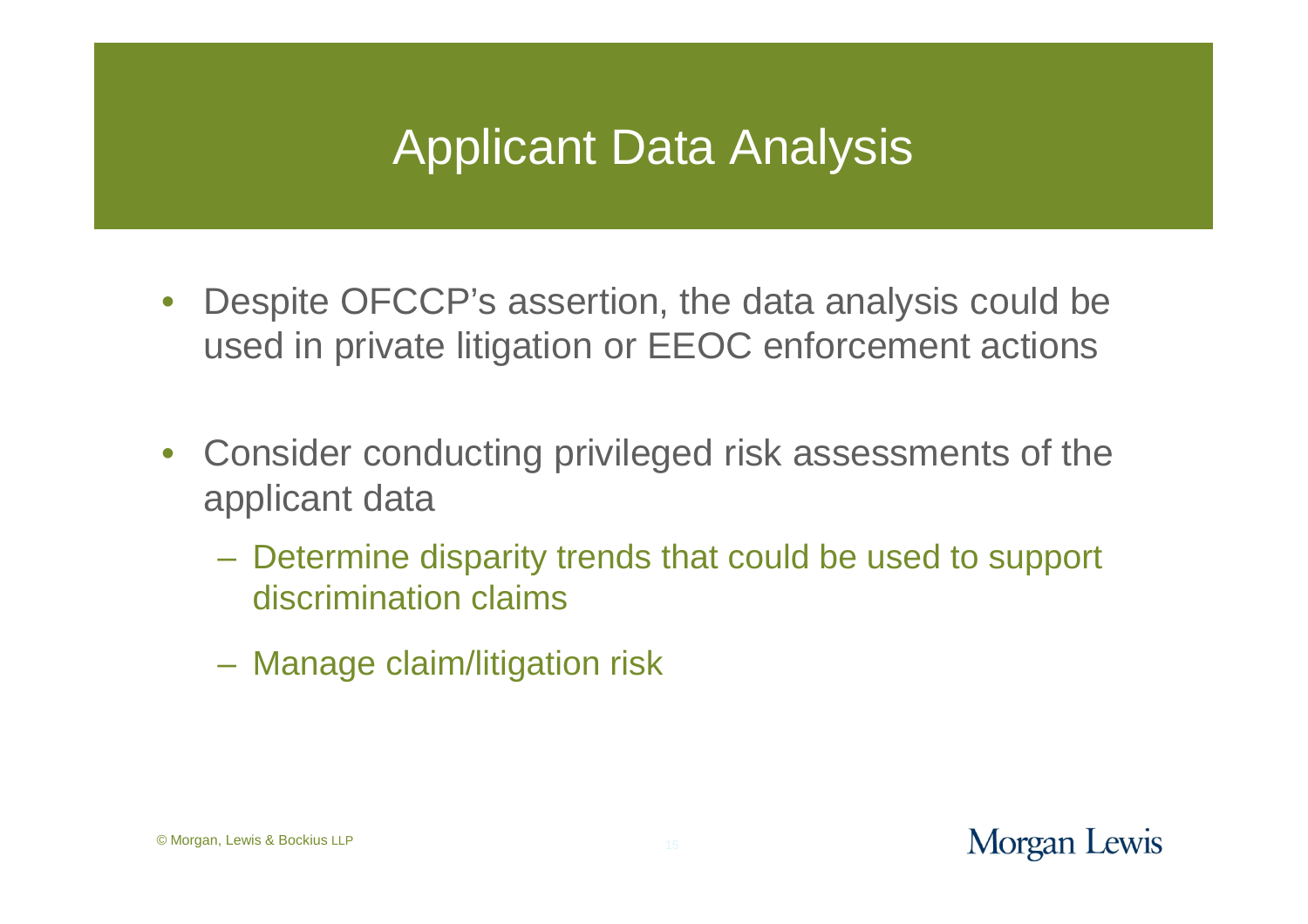### Uniform 7% Utilization Goals for IWDs

#### 60-741.45

- For each E.O. 11246 AAP job group, compare the representation of IWDs in the job group against the 7% goal
- If the actual representation of IWDs falls below 7%, must engage in "good-faith efforts" to improve the representation of IWDs in the job group
	- Appears to require "any difference" rule as the regulations make no mention of a "significant difference"
	- Contractors with less than 100 employees may apply 7% utilization goal to the total workforce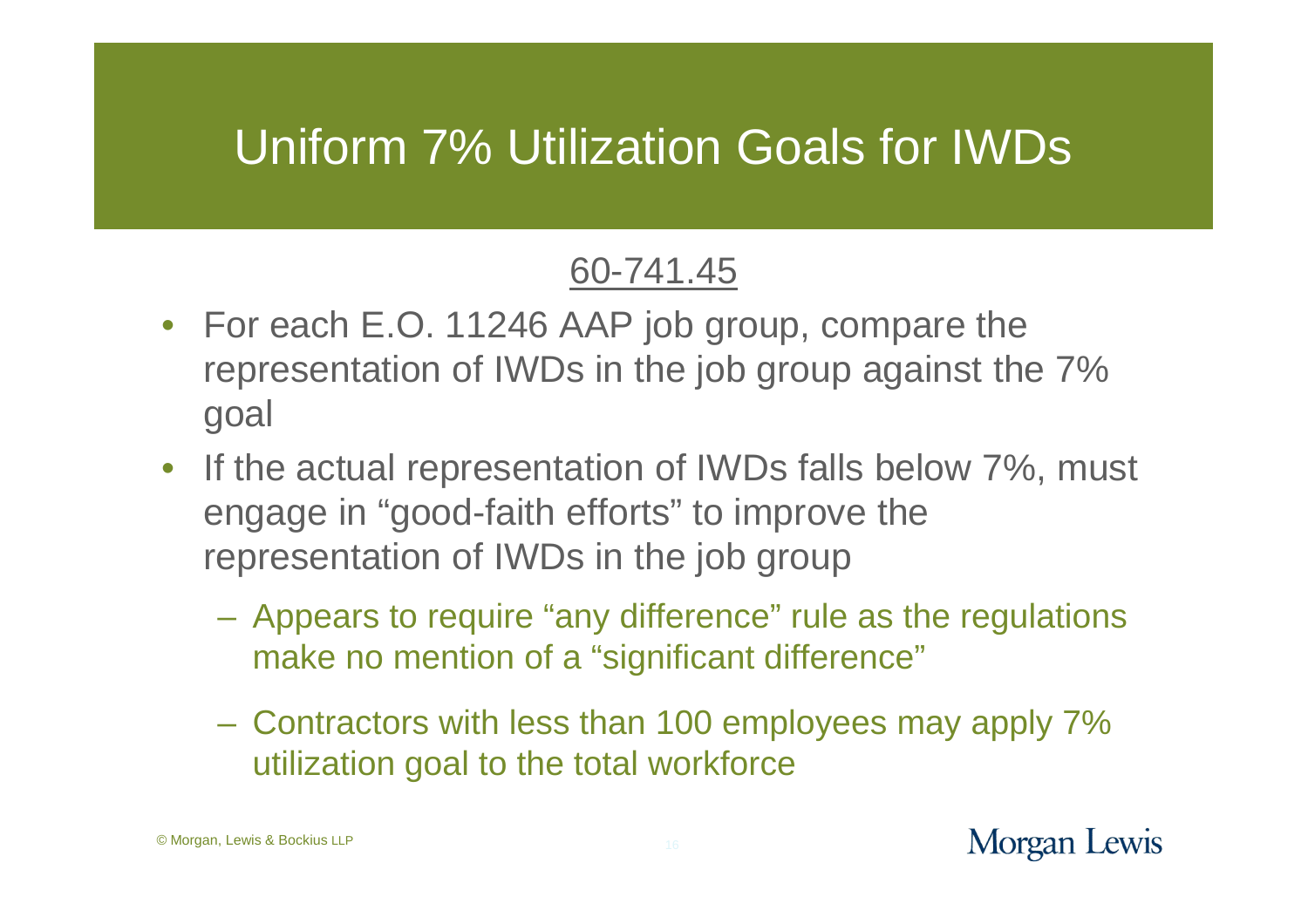### Uniform 7% Utilization Goals for IWDs

- OFCCP states that compliance will be determined based on "good-faith" efforts and not on failure to meet utilization goals
- Importance of utilization goals depends on OFCCP audit of contractor practices and what practical standards COs use to determine if "good-faith" efforts were **sufficient**

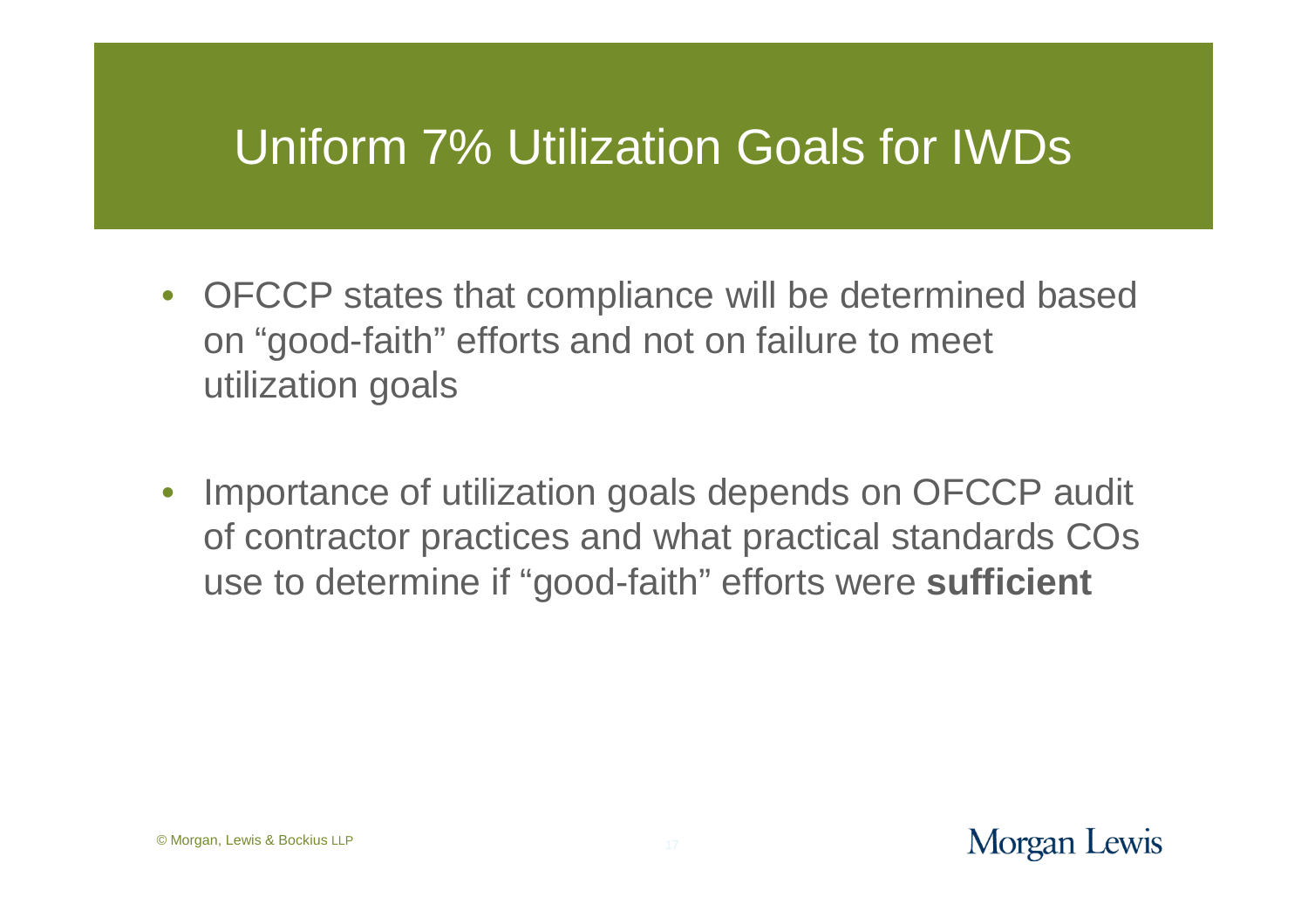### Uniform 7% Utilization Goals for IWDs

- OFCCP encourages employers to consider voluntarily granting preferential treatment to qualified individuals with disabilities
	- Need to consider state or local EEO laws that would not be preempted
	- May be confusing to contractor personnel who could implement the disability preference but must avoid similar preferences based on race or gender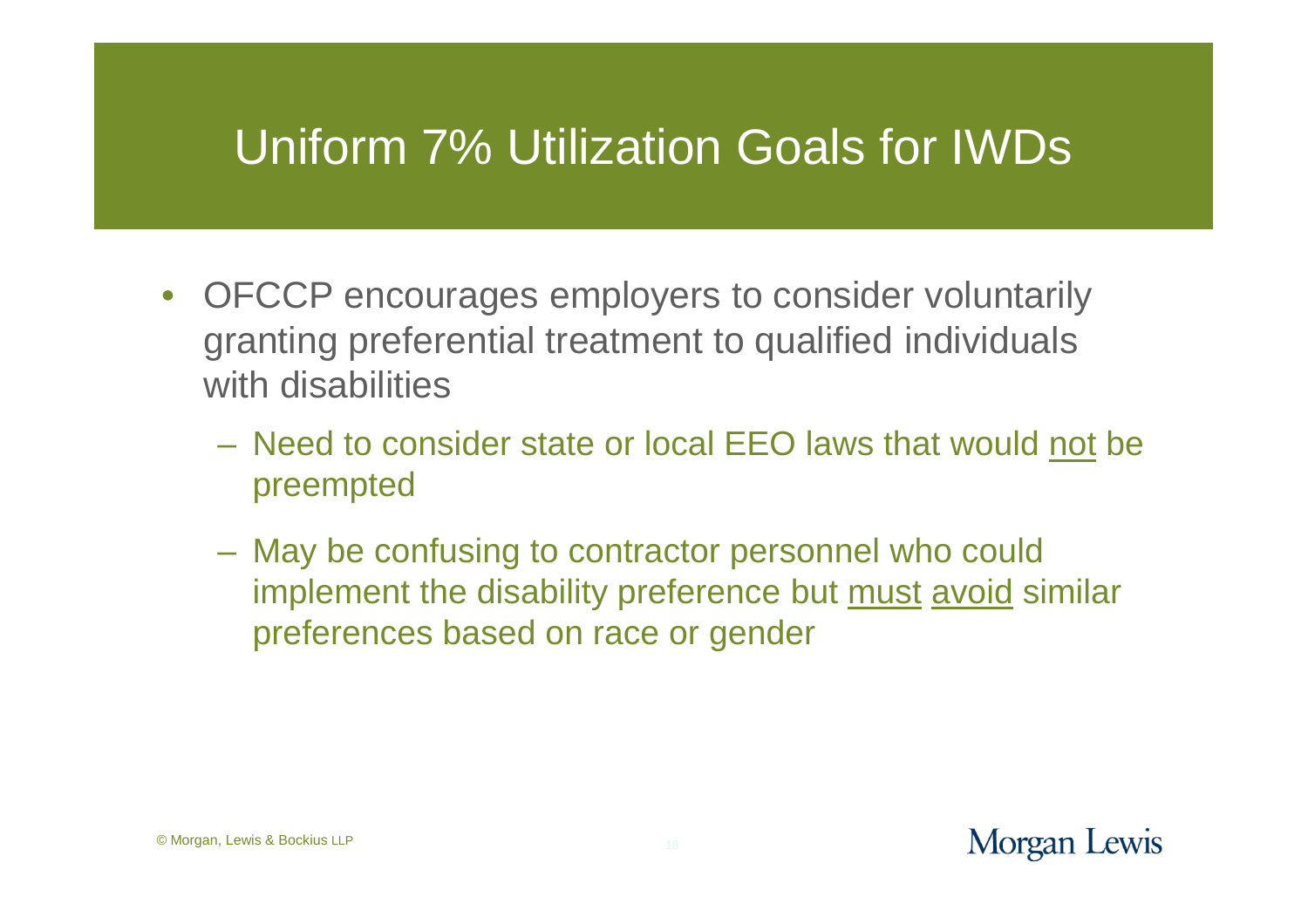### VEVRAA Hiring Benchmarks for PVs

#### 60-300.45

- Across AAP, not by AAP job group
- Contractor benchmark choice:
	- Annual percentage of veterans in the workforce (8%); or
	- Tailored benchmark developed using published availability data from various sources (e.g., the Bureau of Labor Statistics and the Veterans' Employment and Training Service), the contractor's applicant and hire ratios, and other factors unique to the contractor's circumstances
- © Morgan, Lewis & Bockius LLP • Hiring benchmark designed to measure the progress and effectiveness of the contractor's "good-faith" efforts; **not** an expectation of a goal that will be met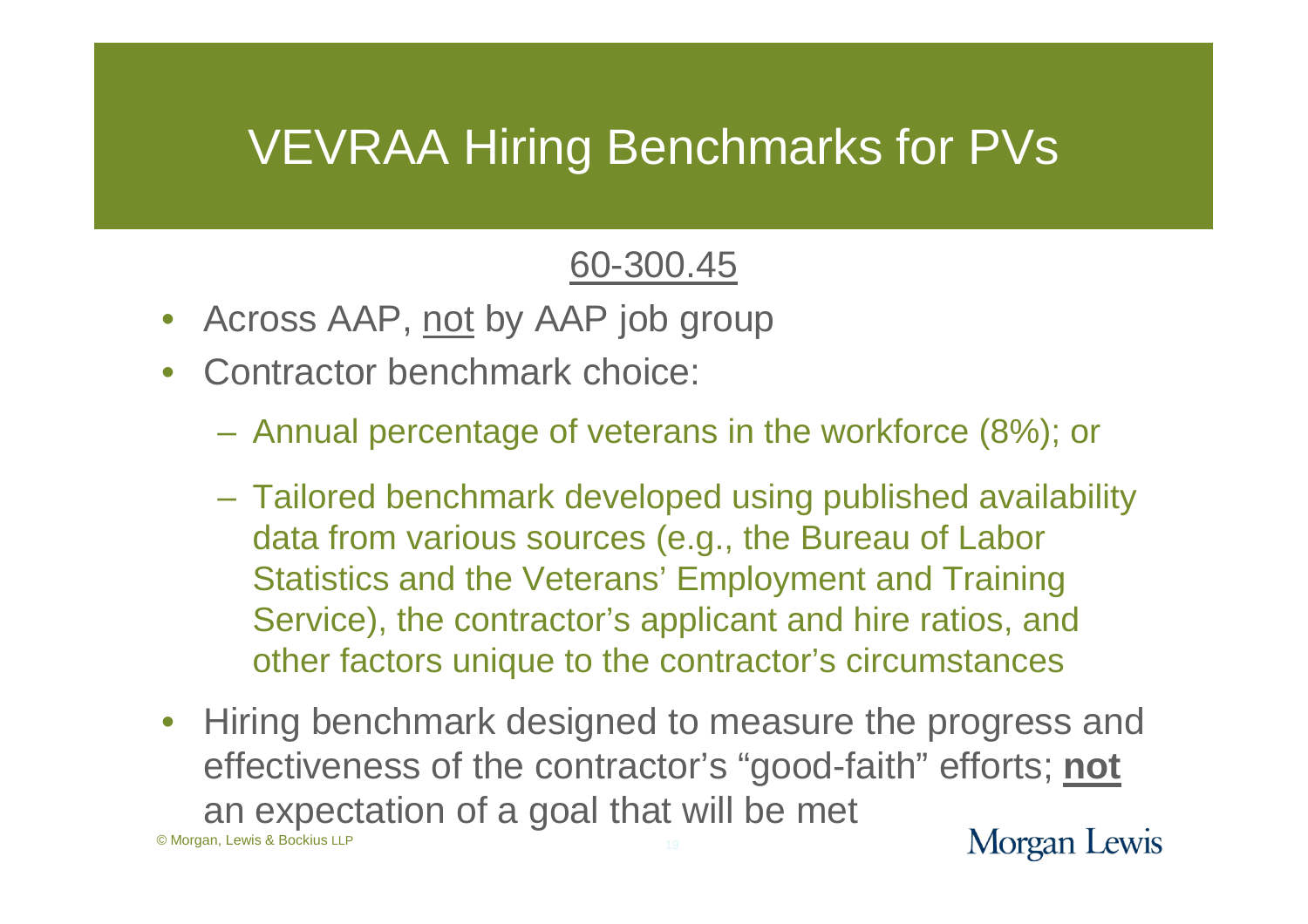### Hiring Benchmarks for PVs

- Cost-benefit analysis to consider options for 8% or tailored benchmark
	- Cost of developing benchmark with AAP vendor
		- *Assumes that the tailored benchmark will be lower than 8%*
	- Cost of additional good-faith efforts chasing an unreasonably high 8% goal
	- Expectations with regard to OFCCP audits where contractor does not meet the 8% goal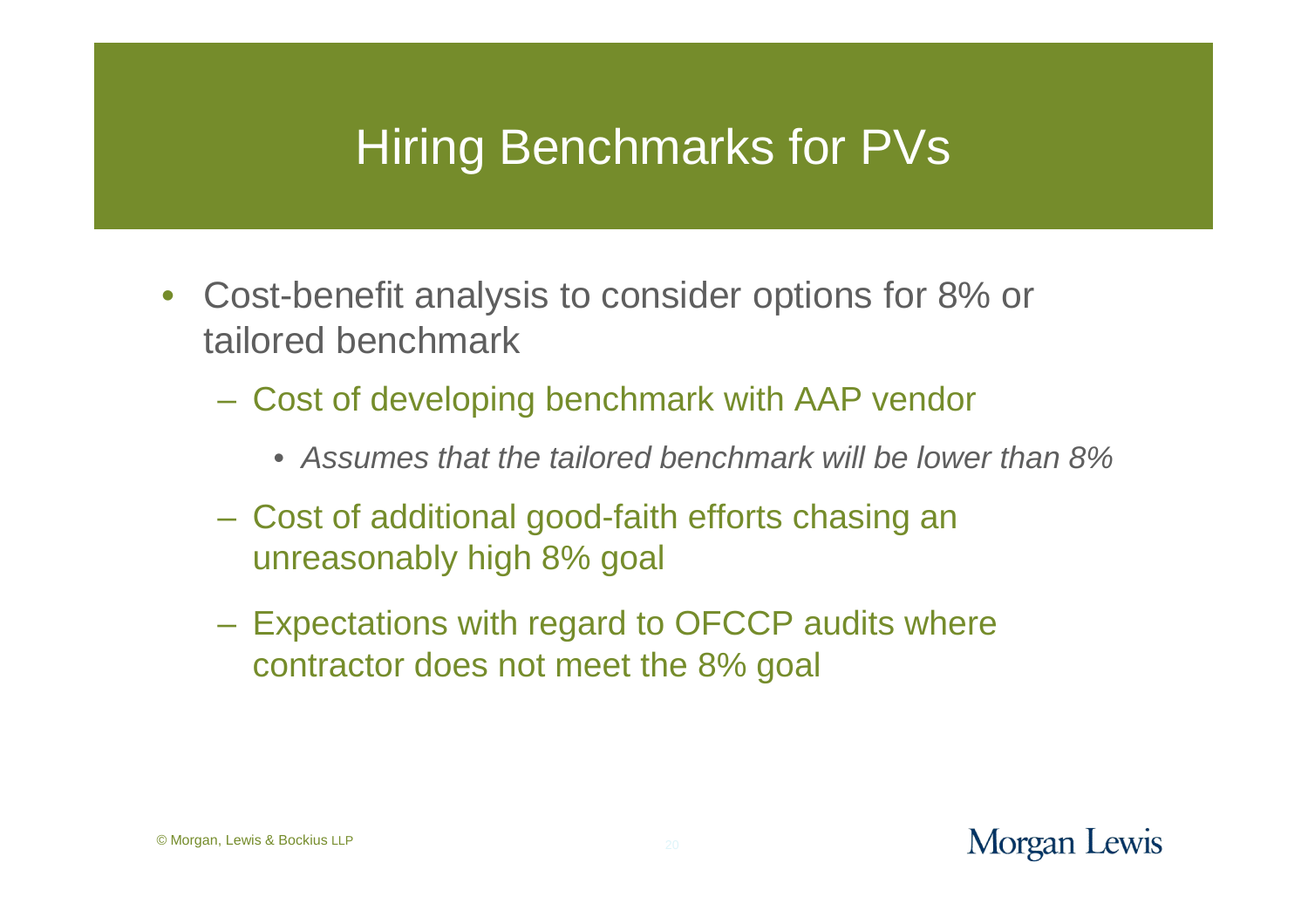### Expanded "Good-Faith" Efforts

#### 60-300.44(f)(1) and (g); 60-741.44(f)(1) and (g)

#### Mandatory Efforts:

- Provide EO policy statement in a form understandable to applicants and employees with disabilities, e.g., Braille or large-print versions
- Include the affirmative action policy in employee handbooks or otherwise make it available to employees
- Provide written notification regarding the contractor's affirmative action policy to all subcontractors
- Notify union officials of the affirmative action policy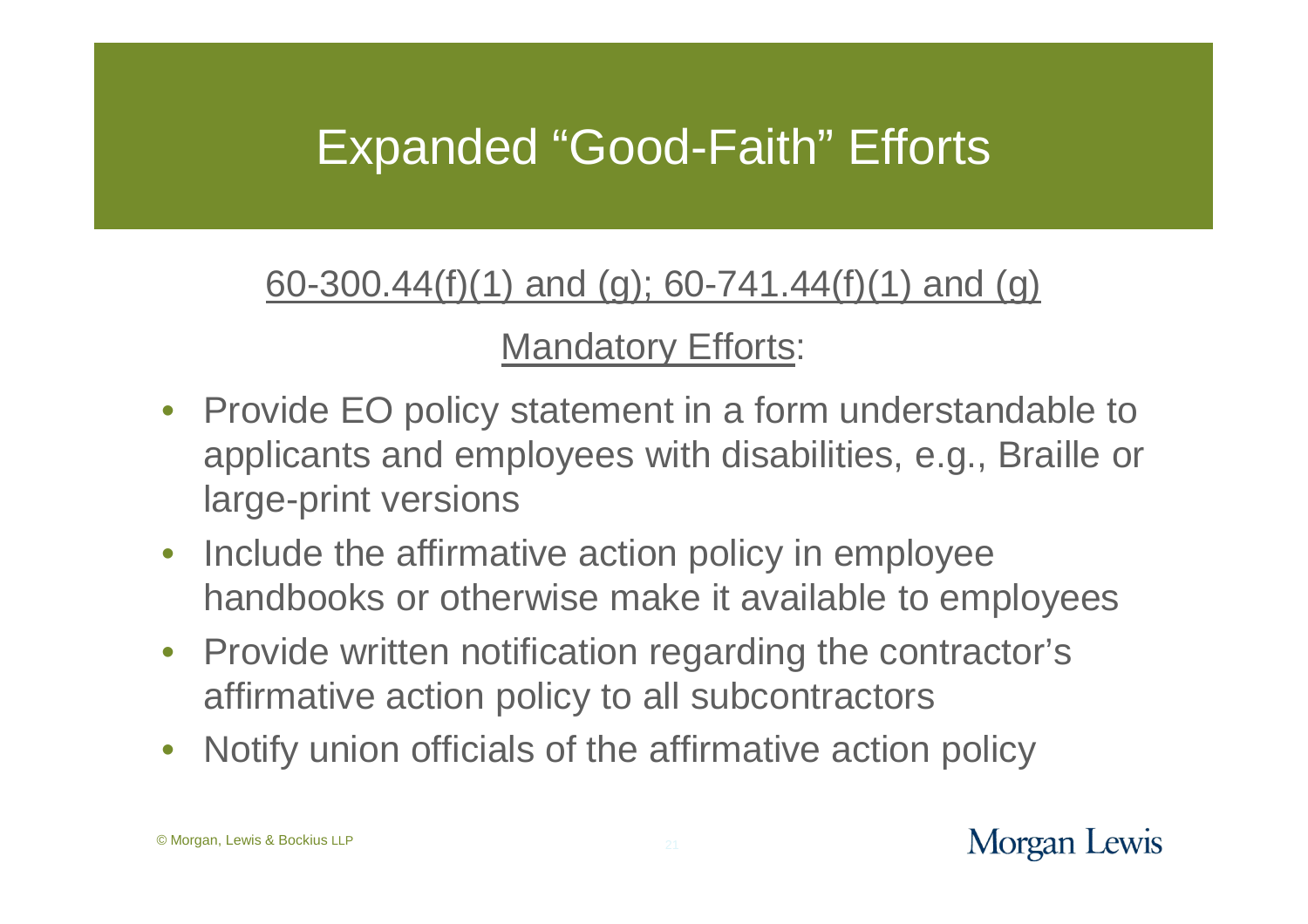### Expanded "Good-Faith" Efforts

#### Additional Efforts That May Be Needed Depending on Circumstances

- Assistance from a variety of organizations, examples of which are listed in the regulations, for recruiting and developing on-the-job training
- Briefing sessions for recruiting sources
- Targeted recruitment at educational institutions
- Participation in internships and other development programs for IWDs and PVs
- Consideration of job applicants who are IWDs and PVs for other open positions for which they are qualified

© Morgan, Lewis & Bockius LLP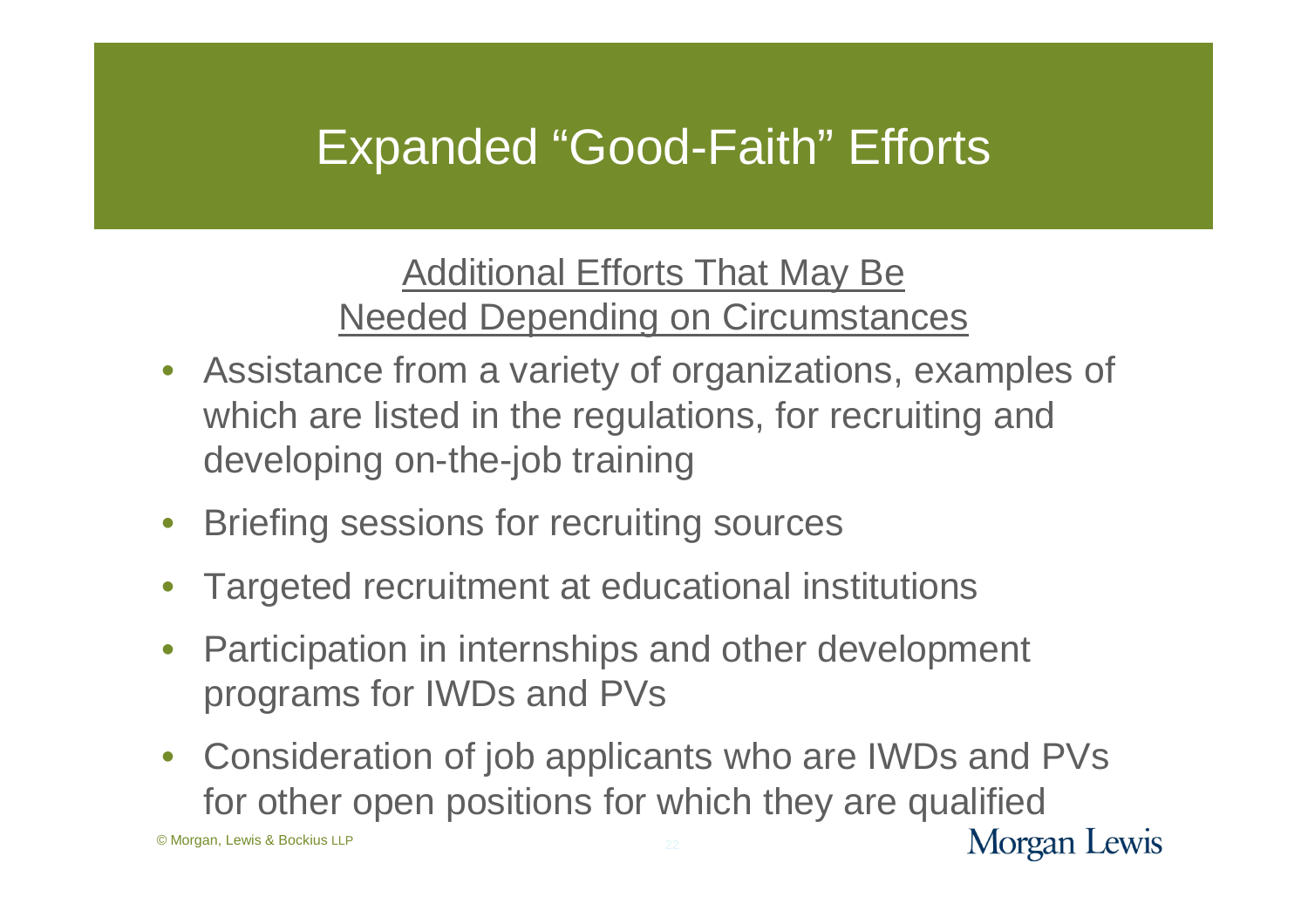### Expanded "Good-Faith" Efforts

Additional Efforts That May Be Needed Depending on Circumstances

- Periodic meetings with executives, managers, and employees to discuss the contractor's EO policies and commitment to affirmative action for IWDs and PVs
- Discuss contractor's affirmative action policies in company newsletters and other internal publications
- Discuss the EO policy and affirmative action program during initial orientation and management training programs

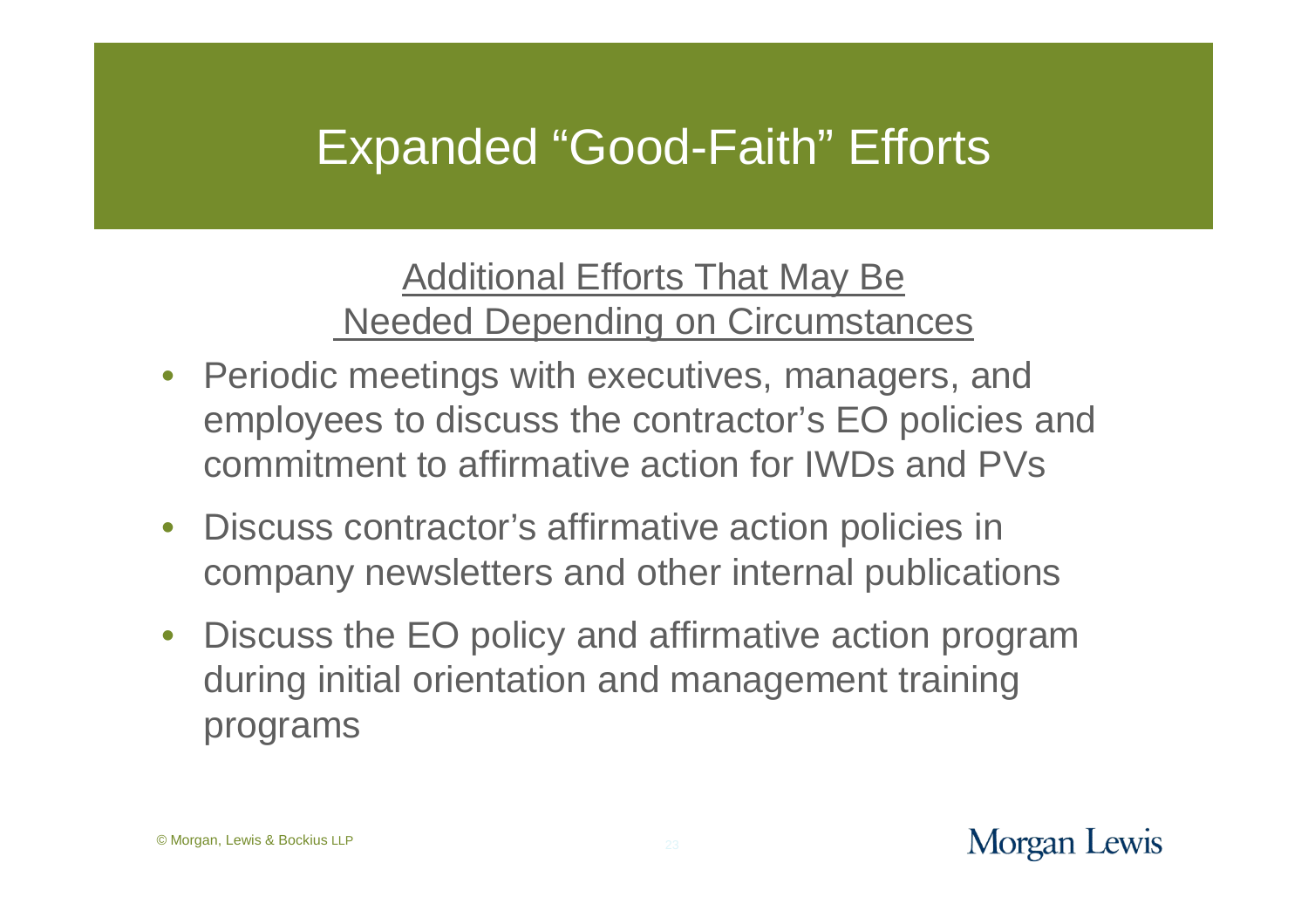### Mandatory Evaluation of "Good-Faith" **Efforts**

### 60-300.44(f)(3); 60-741.44(f)(3)

- Contractors must annually evaluate the effectiveness of external, targeted recruiting and other "good-faith efforts"
	- Must include consideration of the number of IWDs and PVs that applied to positions over the past three years
- Document the evaluation methods used, the conclusions reached, and the steps taken to improve recruiting efforts
- Contractors must identify alternative efforts if their "outreach efforts" were not "effective"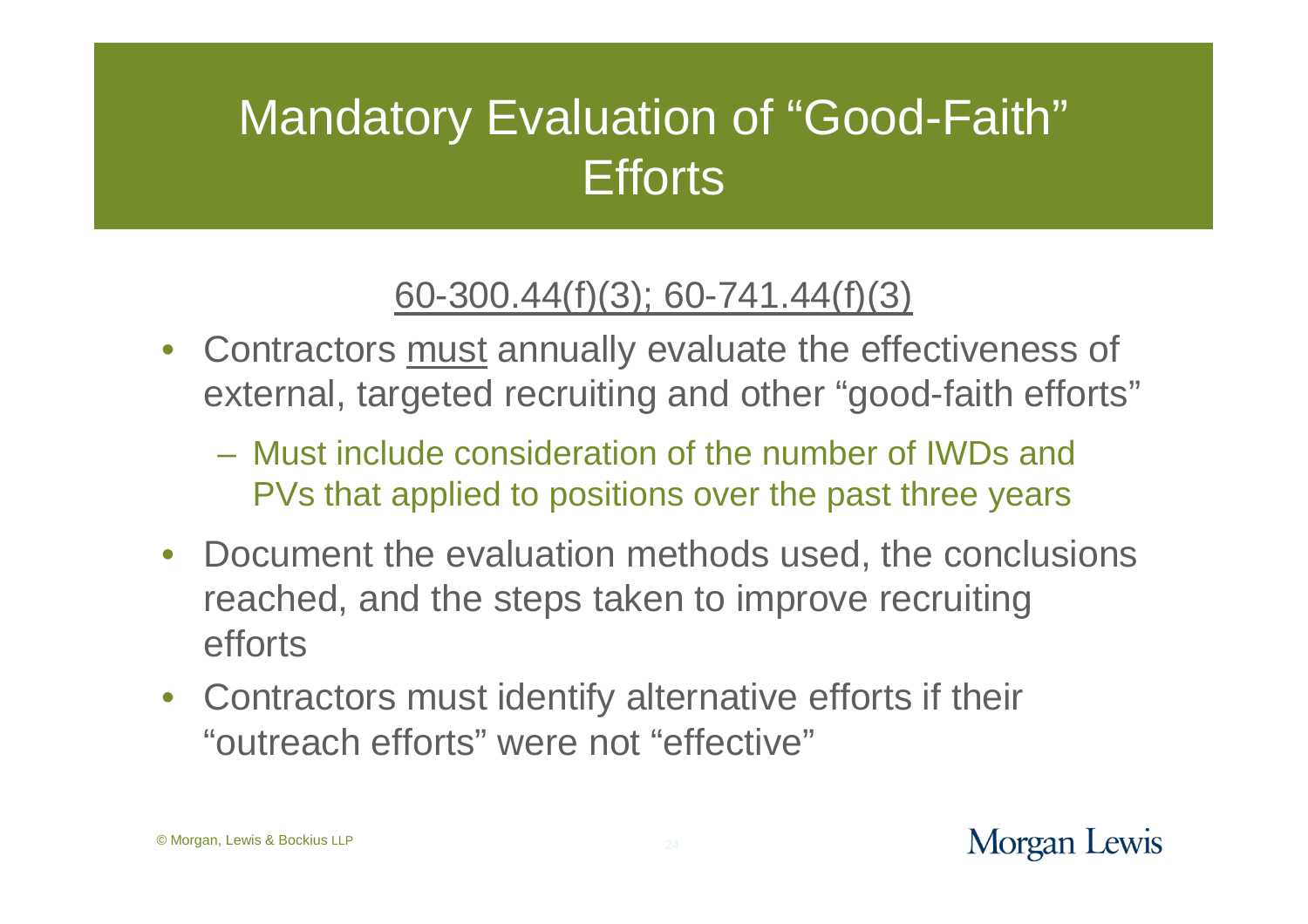### Documentation of "Good-Faith" Efforts

- Even before the new regulations, OFCCP's recent audit approaches made clear that contractors should develop procedures to make and retain records documenting their "good-faith" efforts
- OFCCP will not accept AAP narrative representations but will require proof of "good-faith" efforts

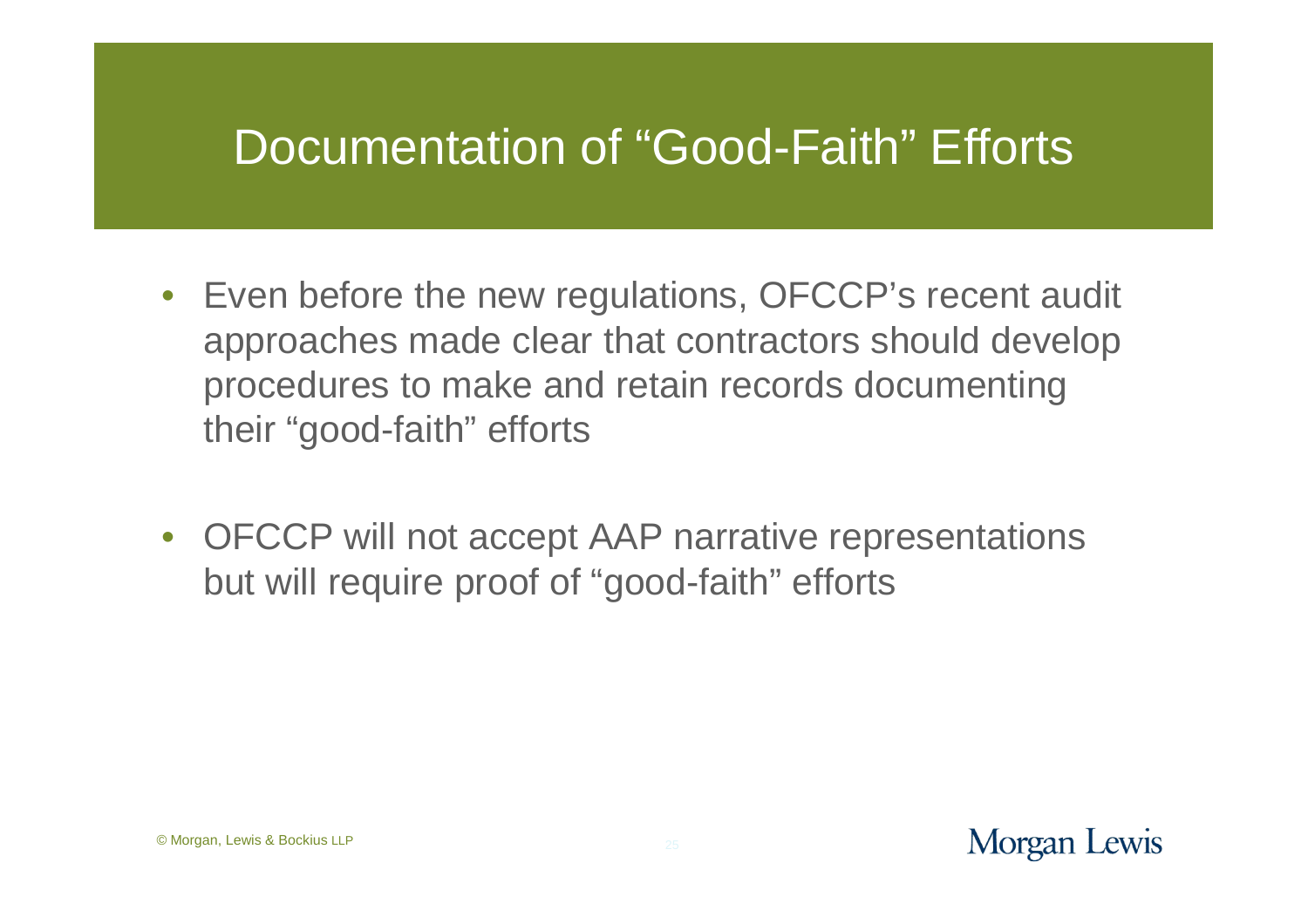# Electronic Recruitment and Technology Leverage

- Distribute electronic job postings broadly to diversity sites including sites targeted at IWDs and PVs, typically through subscription service with third-party vendors
	- Monitor and document periodically that the job listings are being posted by the diversity site by taking screen shots of the postings
- New regulations require contractors to post with the applicable state employment service in the manner required by the particular entity
	- Annually provide additional information including status as a federal contractor, contact information, and request for priority referrals of PVs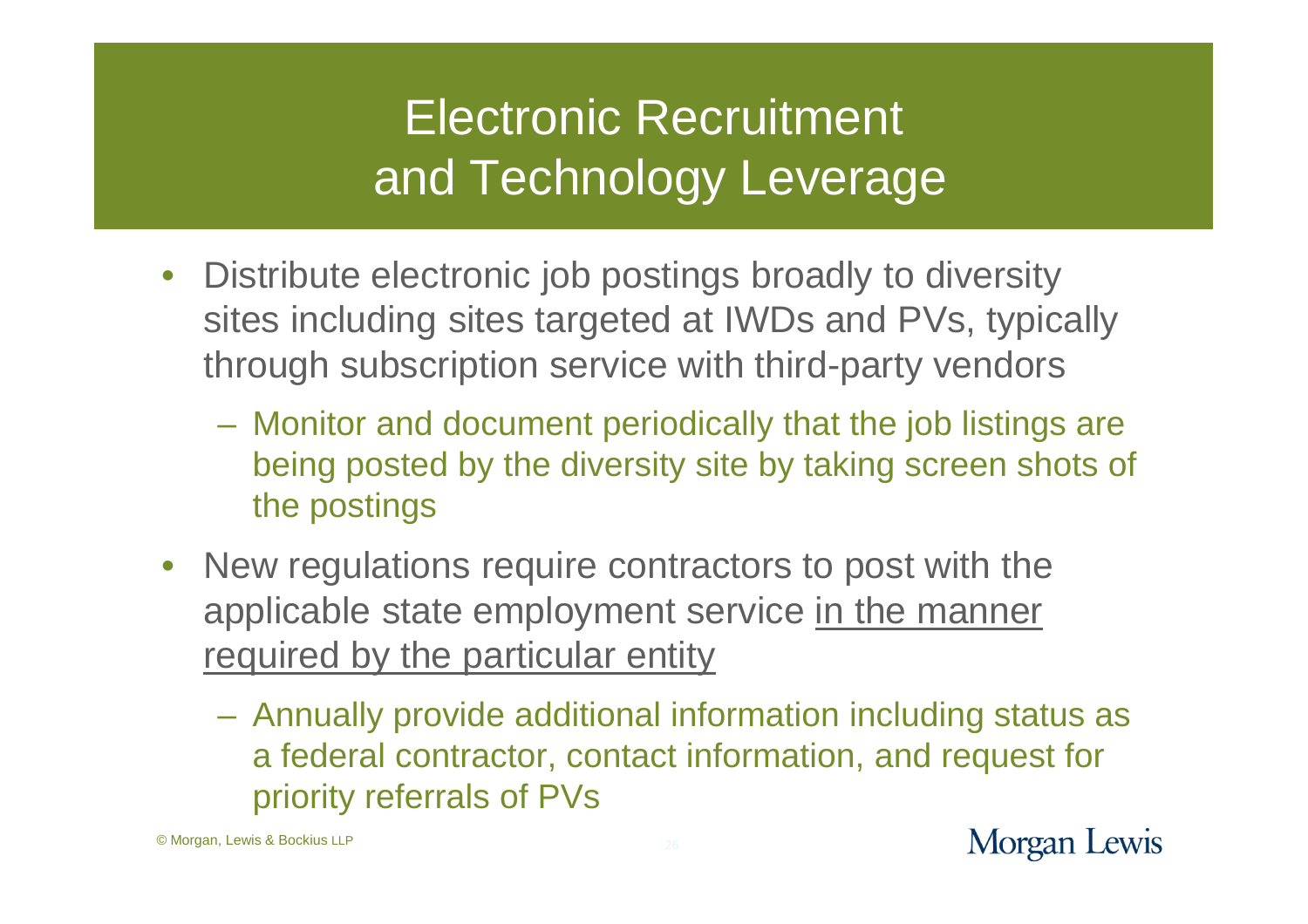### Review of Physical and Mental Qualifications Standards

### 60-300.44(c); 60-741.44(c)

- No change to regulatory requirement, but will be audited during compliance reviews
- Scheduled review of physical and mental qualification standards to ensure that the standards are job related and consistent with business necessity to the extent that they screen out IWDs and PVs

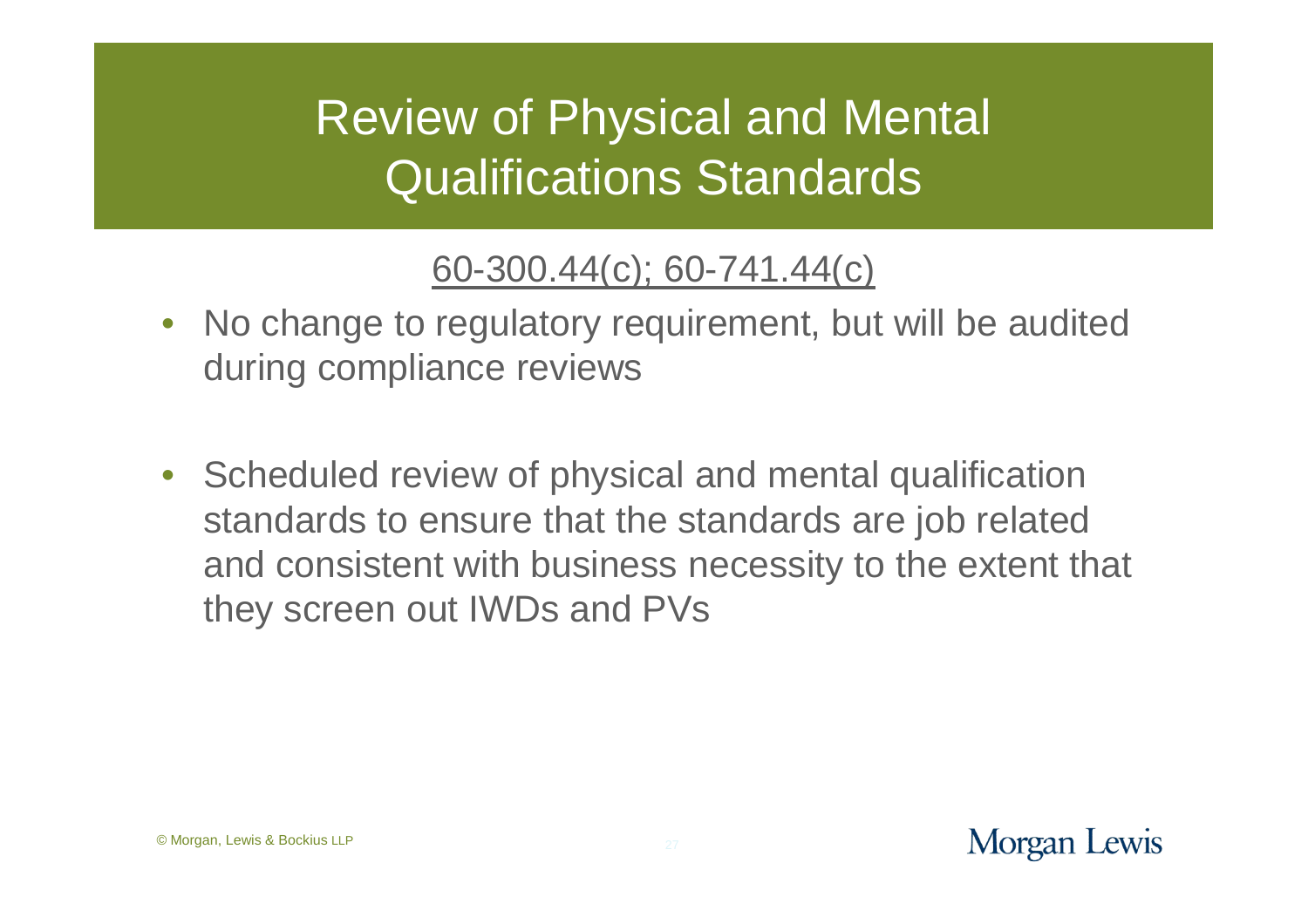### Review of Qualifications Standards

- Likely request for statistical evidence or documentation of review of standards' impact (not specific)
- Must document the review and the methods used and whether any modifications were made based on the review

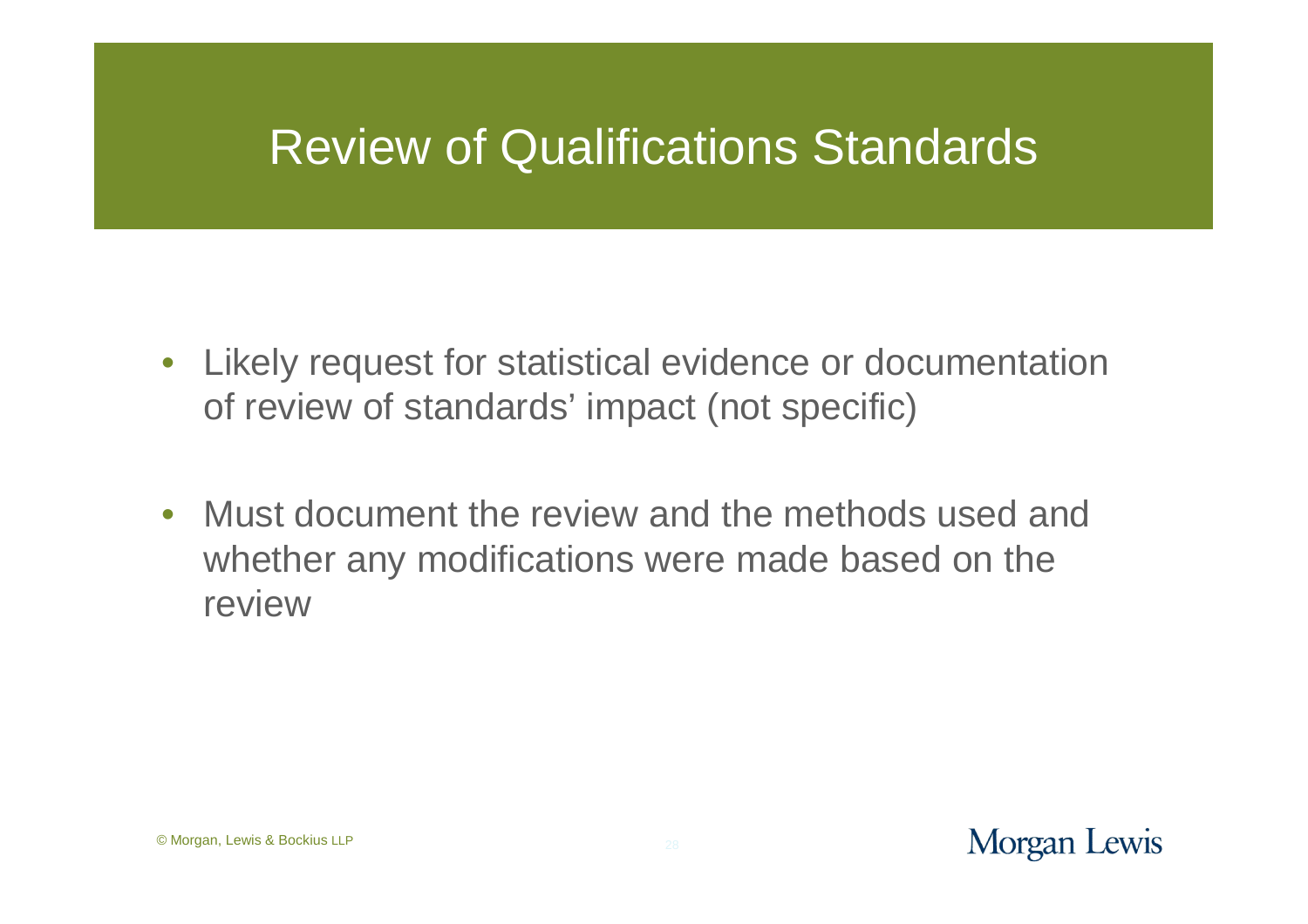## Practical Implementation of Qualifications Standards Review

- Focus on physical qualifications such as lifting **requirements**
- Develop process for reviewing the physical qualifications against the job descriptions and job duties
- Document the review in terms of confirming that the job duties require the physical qualification standard
- Consult counsel if unsure before documenting any negative impressions

© Morgan, Lewis & Bockius LLP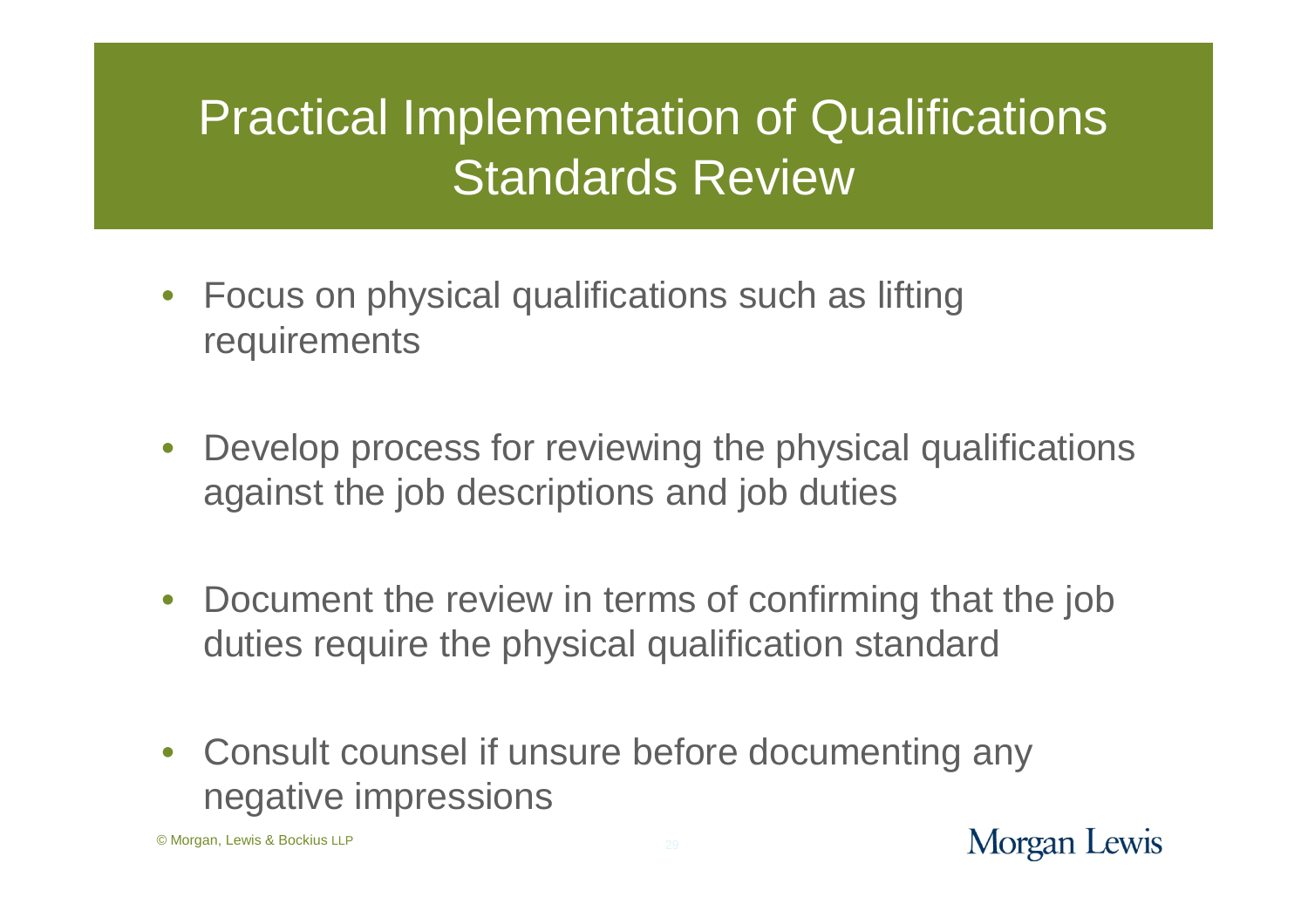### Review of Personnel Practices

#### 60-300.44(b); 60-741.44(b)

- No change to regulatory requirement, but will be audited during compliance reviews
- Required review to ensure that IWD and PVs are:
	- Considered for employment and training opportunities for which they are qualified
	- Not subject to "stereotyping" that limits job opportunities
	- Provided equal access to personnel processes, including those involving information and communications technologies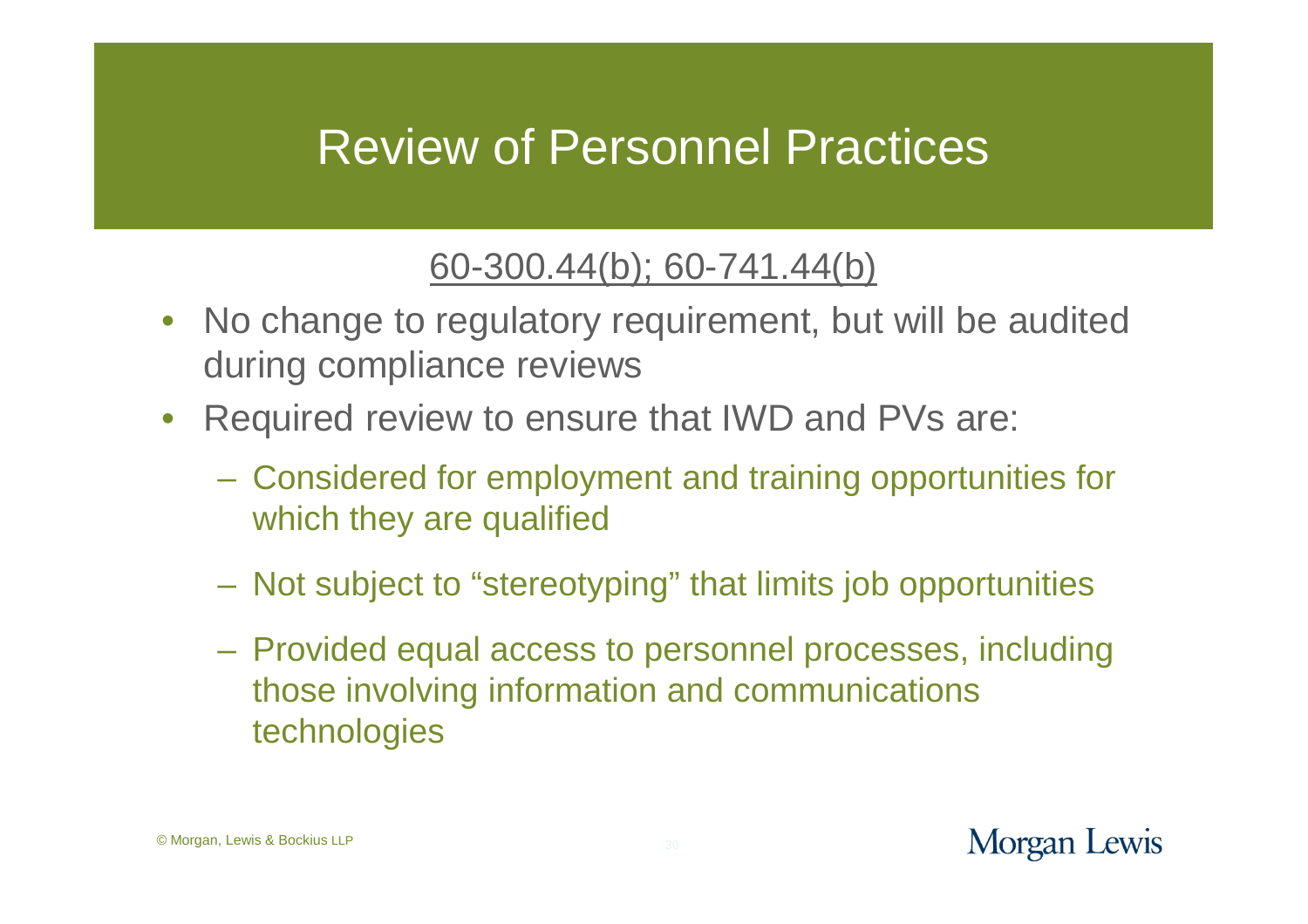### Review of Personnel Practices

- Must document the periodic review and the methods used and whether any modifications were made based on the review
- Review descriptions must be included in the AAP and are subject to OFCCP scrutiny during audits
- Clear indication that the requirement will be enforced and that contractors must demonstrate proof of compliance during audits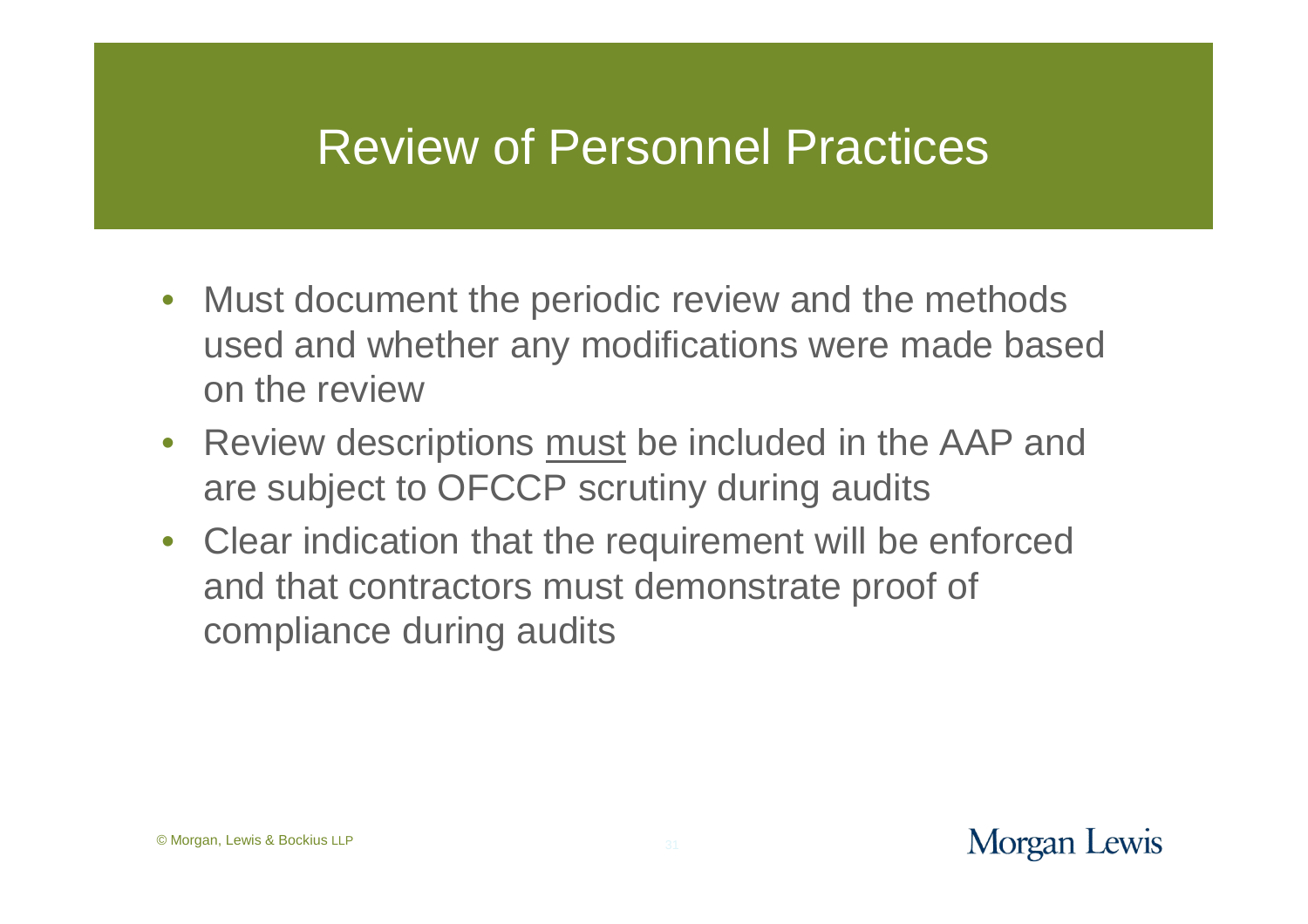### Practical Implementation of Personnel Practices Review

- Develop review process and documentation formats and train HR on how to implement the process
- Identify IWDs and PVs in the workforce covered by the particular HR manager
- Review job postings and training opportunities the individuals applied for and ensure there is no trend of not obtaining opportunities
	- Consult counsel before documenting any impression of a negative trend
	- Encourage IWDs and PVs to apply for future opportunities through form emails sent to those individuals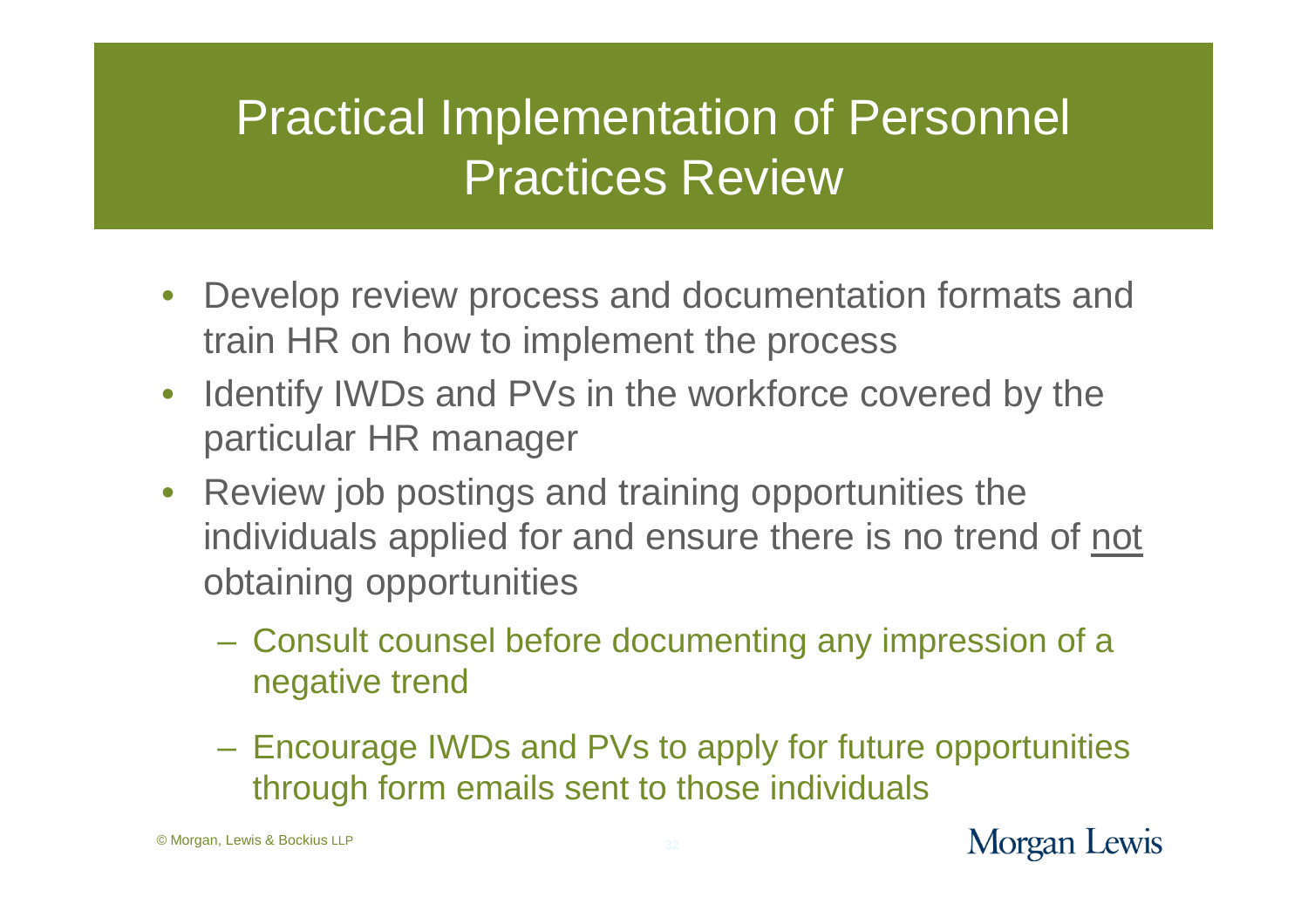# Mandatory Training

#### 60-300.44(j); 60-741.44(j)

- Mandatory training on AAP implementation for all personnel involved in recruitment, screening, selection, promotion, disciplinary, and related processes
- Contractors have flexibility to develop training programs as OFCCP did not adopt proposal that mandated particular training topics and requirements for contractors
- Clear that OFCCP will enforce this requirement and demand proof of compliance during audits

© Morgan, Lewis & Bockius LLP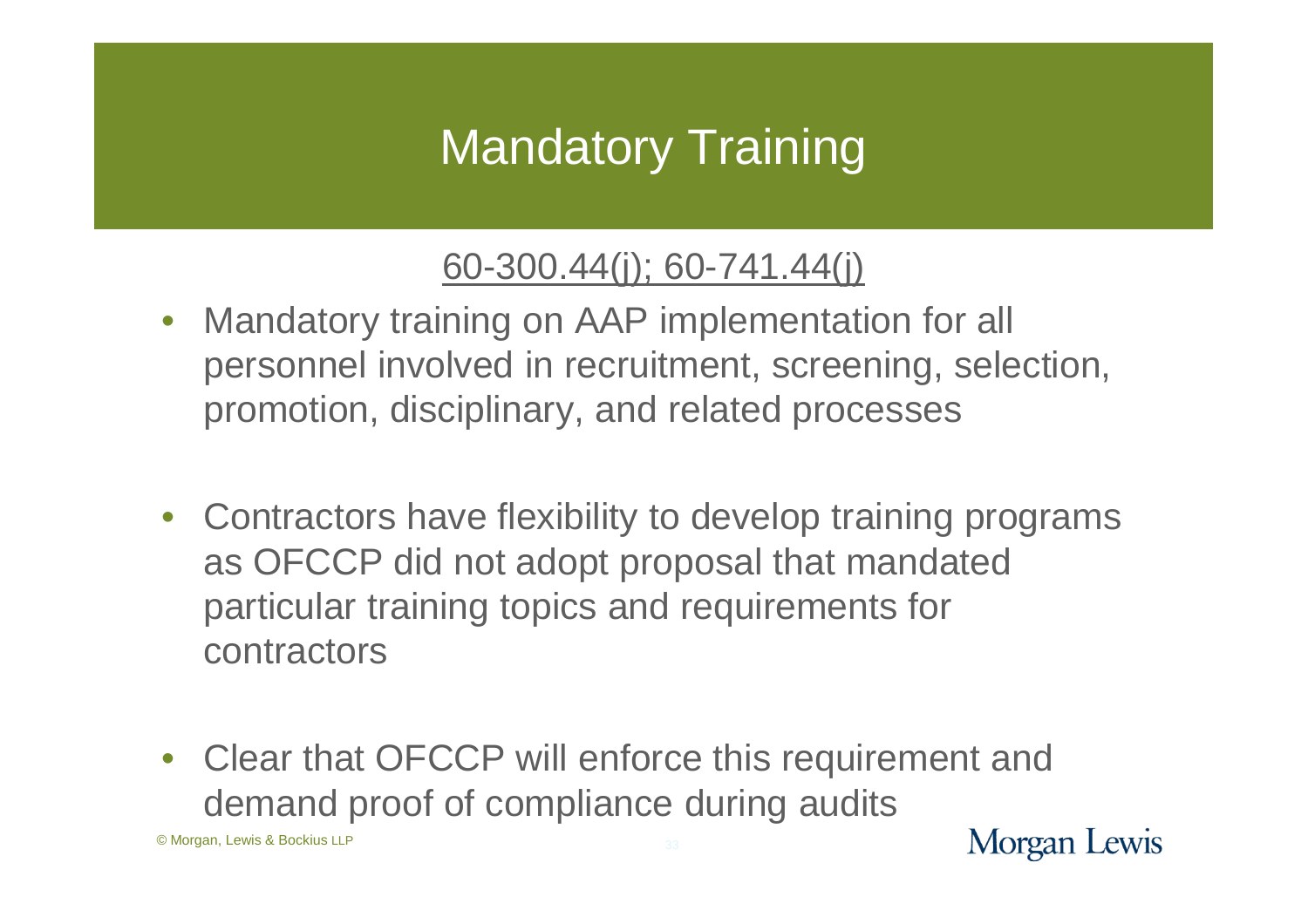# Mandatory Training

- For many employers, it may be efficient to include several slides outlining provisions of the company's EO policy in general EEO training that is already provided to managers and others involved with making selection and employment decisions
- Electronic and on-demand training would be sufficient
- Consider what records of training will be used to demonstrate compliance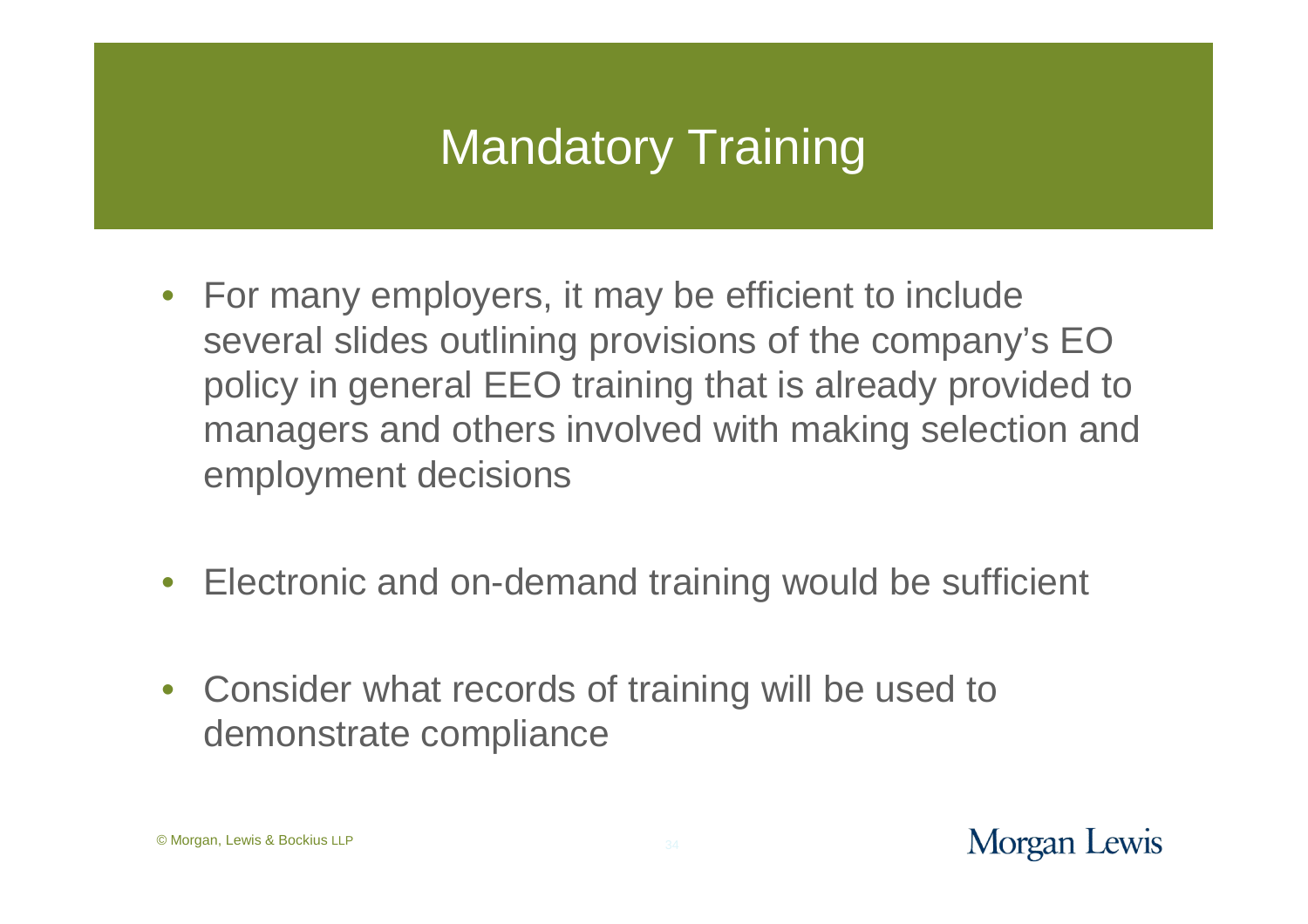## Implementation Training

- Contractors should also consider training programs for their HR and recruiting teams as to:
	- The new requirements
	- New policies, procedures, and practices developed to comply with mandatory training requirements
	- Their roles in implementing the new compliance procedures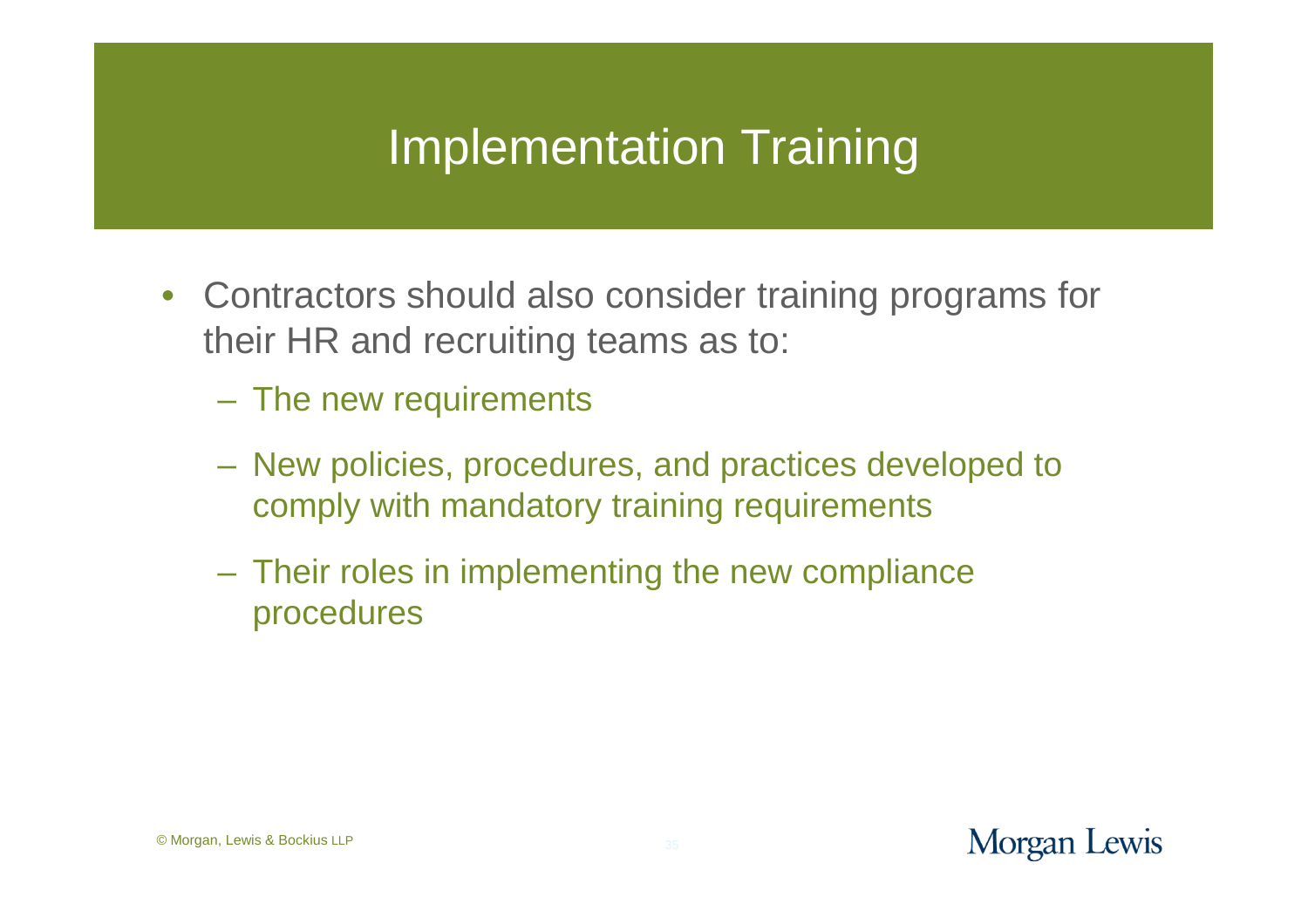### Expanded Recordkeeping

- Retain records necessary to demonstrate compliance with these new requirements for three years:
	- "Good-faith" outreach efforts and review of their effectiveness
	- Review of job qualifications and their impact
	- Review of personnel practices
	- Applicant and hiring data/analysis
	- Utilization goal and hiring benchmark outcomes
- Other records subject to two-year retention requirement:
	- Materials used in mandatory training

© Morgan, Lewis & Bockius LLP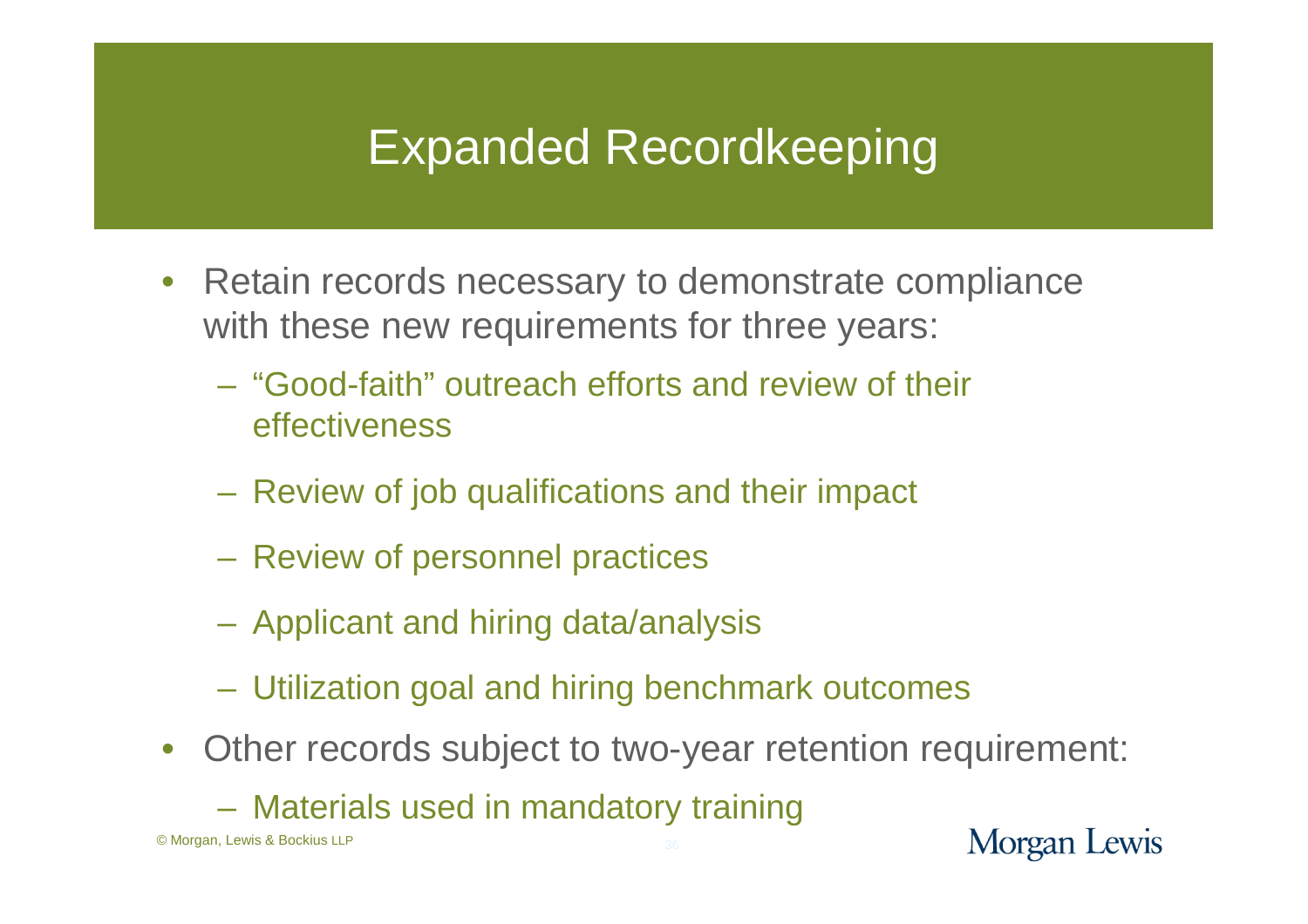### Additional Requirements

- Provide EO "notice" form mandated by OFCCP in electronic format for remote workers and as part of online applicant systems
	- For on-line applicant system, most practical to have a link to the notice
- Job postings and advertisements must state that contractor is in equal opportunity employer of IWDs and PVs
- Must provide reasonable accommodation notices for online applicant systems
	- Formalizes OFCCP Directive that agency has enforced for several years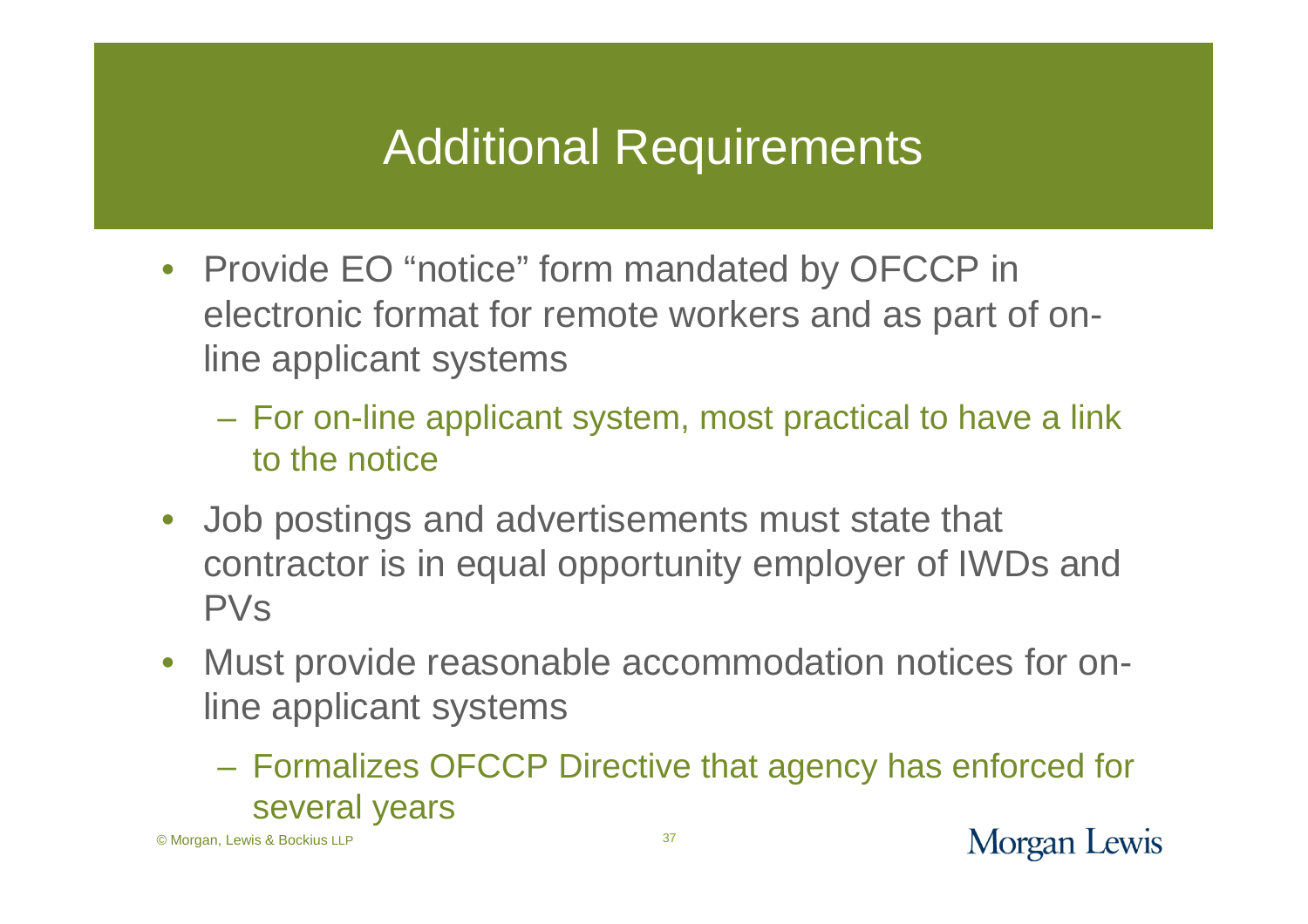### **Presenters**



**Robert J. Smith** Washington, DC 202.739.5065 [rsmith@morganlewis.com](mailto:rsmith@morganlewis.com)



**William E. Doyle, Jr.** Washington, DC 202.739.5208 [wdoyle@morganlewis.com](mailto:wdoyle@morganlewis.com)